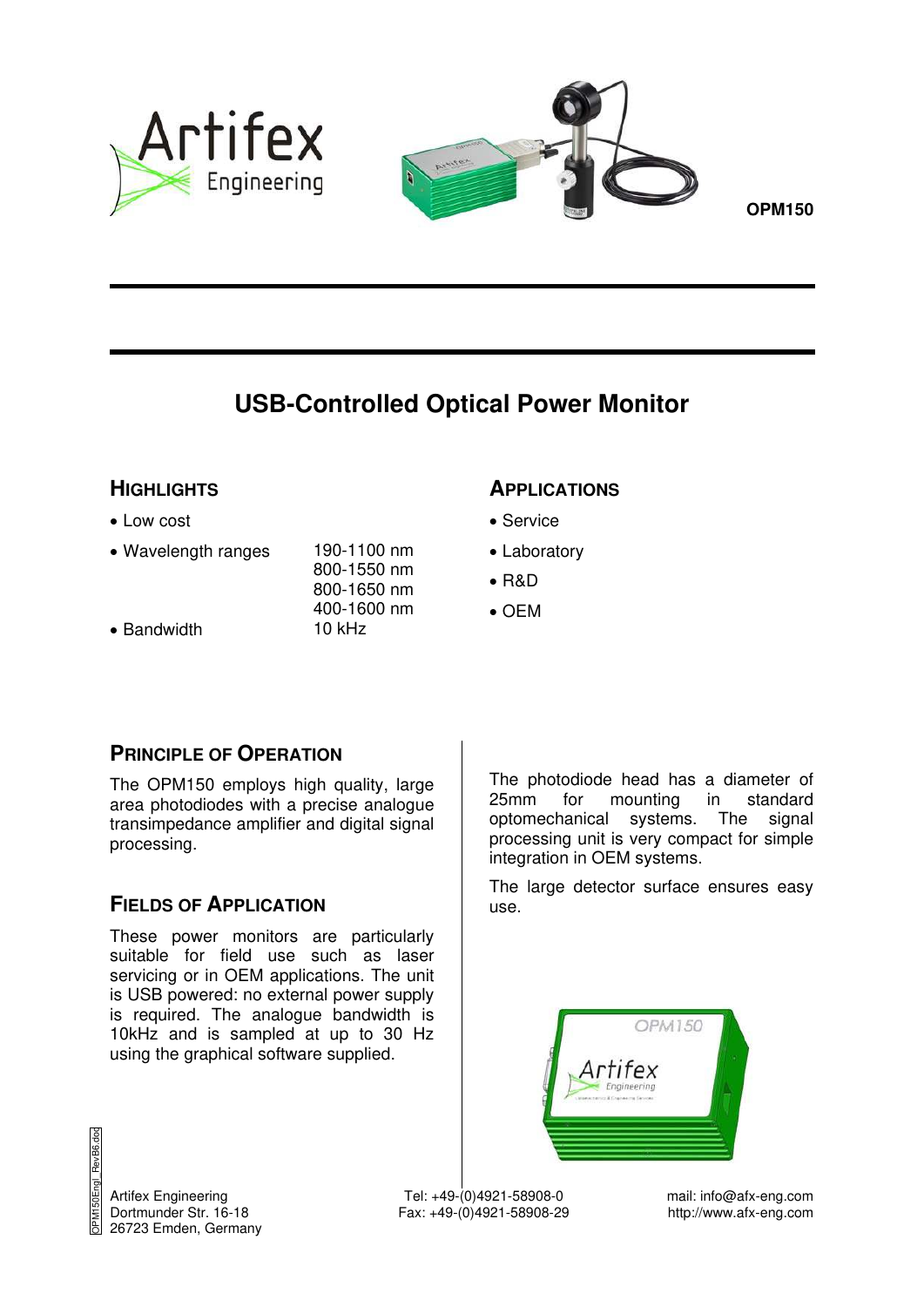# **ABSOLUTE MAXIMUM VALUES**

| Average power     | I5mW     |
|-------------------|----------|
| Temperature range | $-60 °C$ |

# **ORDERING INFORMATION**

### **Base module (amplifier and USB interface): OPM150**

Order detector heads separately with the order codes as indicated in the table on page 3.

### **CASE**



### **For direct measurements on fibre optics:**

OPM150VIGAFC



For customized solutions, please contact us.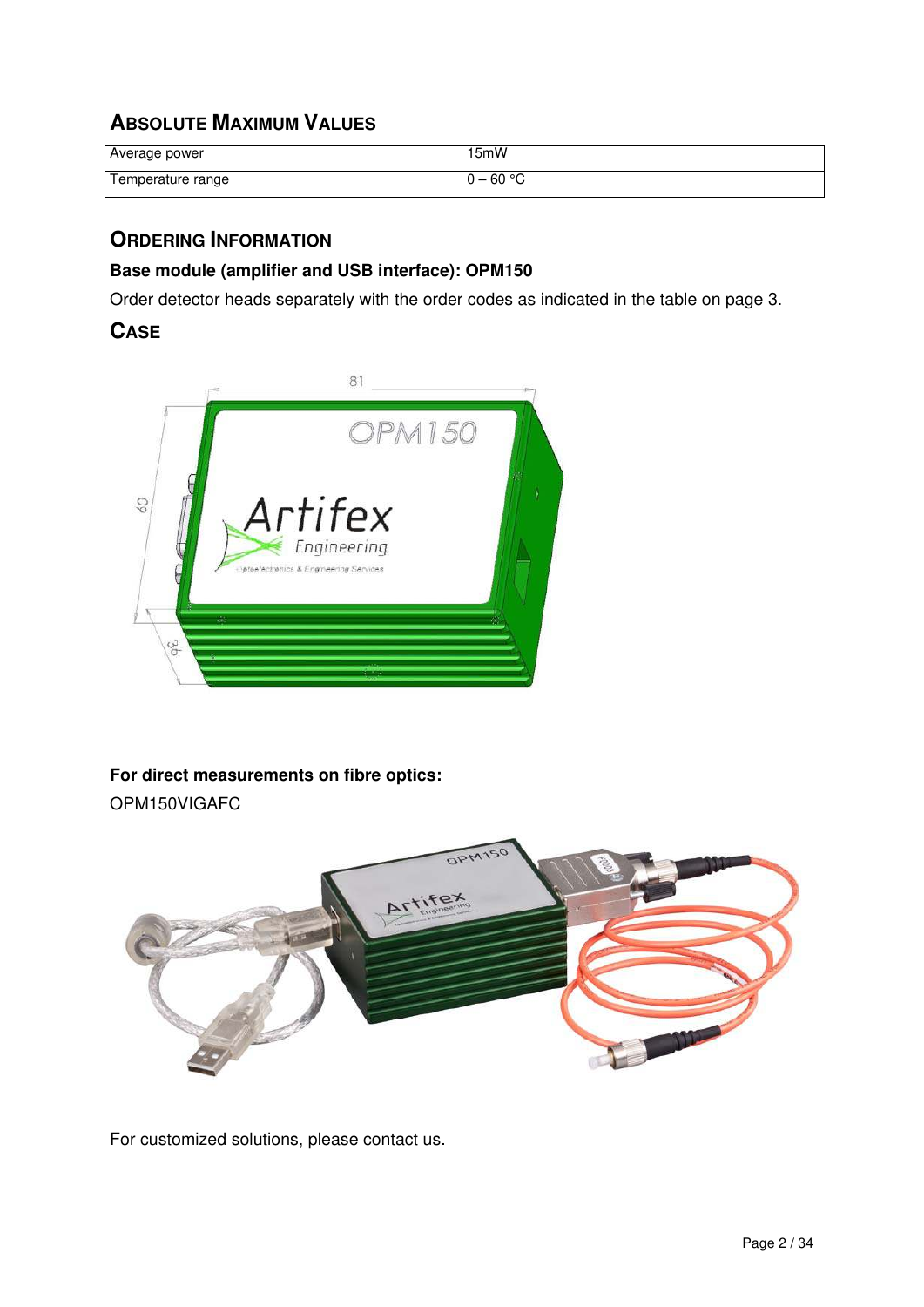# **SPECIFICATIONS OF DETECTOR HEADS**

| Detector Head Order Codes:      |                                                                                           | OPM150UVS  |                                          |                                                                         | OPM150G5 AND<br>OPM150G10 |                   | OPM150IGA, OPM150VIGA<br>AND OPM150VIGAFC |                                                     |                                                                           |            |                                                     |              |
|---------------------------------|-------------------------------------------------------------------------------------------|------------|------------------------------------------|-------------------------------------------------------------------------|---------------------------|-------------------|-------------------------------------------|-----------------------------------------------------|---------------------------------------------------------------------------|------------|-----------------------------------------------------|--------------|
| Parameter                       | <b>Conditions</b>                                                                         |            | <b>MIN</b>                               | <b>TYP</b>                                                              | <b>MAX</b>                | $M_{IN}$          | <b>TYP</b>                                | <b>MAX</b>                                          | <b>MIN</b>                                                                | <b>TYP</b> | <b>MAX</b>                                          | <b>Units</b> |
| <b>INPUT</b>                    |                                                                                           |            |                                          |                                                                         |                           |                   |                                           |                                                     |                                                                           |            |                                                     |              |
| Wavelength range                |                                                                                           |            | 190                                      |                                                                         | 1100                      | 800               |                                           | 1550                                                | 800 (IGA)<br>$400$ (VIGA)                                                 |            | $1650$ <sup>(IGA)</sup><br>$\overline{1600}$ (VIGA) | nm           |
| Maximum<br>measurable<br>powers | OD2<br>OD1,<br>and OD3 refer<br>use with<br>to<br>the respective<br>attenuating<br>filter | Power [mW] | 10000<br>1000<br>100<br>10               | OD <sub>3</sub><br>OD <sub>2</sub><br>OD <sub>1</sub><br>without filter |                           |                   |                                           |                                                     |                                                                           |            | $-0.05$<br>$-0.04$<br>$-0.06$<br>$-0.06$<br>$-0.06$ |              |
|                                 |                                                                                           |            | $^{1}$                                   |                                                                         |                           |                   |                                           |                                                     |                                                                           |            |                                                     |              |
| Minimum<br>measurable<br>powers |                                                                                           |            | 100<br>3<br>Power [nW]<br>$\mathbb{O}$ . | 300<br>100<br>300                                                       | 500<br>500                | 700<br>700<br>900 | 900<br>1100                               | 1100<br>1300                                        | 1300<br>-UVS<br>$-610$<br>$-\n\sqrt{G}A$<br>-VIGA<br>1500 Wavelength [nm] | 1500       | Wavelength [nm]                                     |              |
| OUTPUT                          |                                                                                           |            |                                          |                                                                         |                           |                   |                                           |                                                     |                                                                           |            |                                                     |              |
| Connectors                      |                                                                                           |            |                                          |                                                                         |                           |                   |                                           | DB9 (detector head) and USB                         |                                                                           |            |                                                     |              |
| <b>Bandwidth</b>                |                                                                                           |            |                                          |                                                                         |                           |                   | $10^{(1)}$                                |                                                     |                                                                           |            |                                                     | kHz          |
| Sampling rate                   | <b>GUI-Control</b><br>Direct polling                                                      |            |                                          |                                                                         |                           |                   | $30^{(2)}$<br>1000                        |                                                     |                                                                           |            |                                                     | S/s          |
| Gain stages                     |                                                                                           |            |                                          |                                                                         |                           |                   | 1, 10, 100, 1000, 10000                   |                                                     |                                                                           |            |                                                     |              |
| Accuracy                        |                                                                                           |            |                                          |                                                                         |                           |                   | $\pm$ 6                                   |                                                     |                                                                           |            |                                                     | $\%$         |
| Reproducibility                 |                                                                                           |            |                                          |                                                                         |                           |                   | $\pm$ 3                                   |                                                     |                                                                           |            |                                                     | $\%$         |
| Linearity                       |                                                                                           |            |                                          |                                                                         |                           |                   | ± 0.2<br>$\pm$ 0.4                        |                                                     |                                                                           |            |                                                     | dB           |
| <b>SUPPLY</b>                   |                                                                                           |            |                                          |                                                                         |                           |                   |                                           |                                                     |                                                                           |            |                                                     |              |
| Type                            |                                                                                           |            |                                          |                                                                         |                           |                   | <b>USB</b>                                |                                                     |                                                                           |            |                                                     |              |
| <b>DIMENSIONS</b>               |                                                                                           |            |                                          |                                                                         |                           |                   |                                           |                                                     |                                                                           |            |                                                     |              |
|                                 | Base module<br>Head                                                                       |            |                                          |                                                                         |                           |                   | 35 x 30 (φ x L)                           | $60 \times 81 \times 36$ mm $(B \times L \times H)$ |                                                                           |            |                                                     | mm           |

Accessories: - calibrated filters

- adapters for standard optomechanic systems

- reducing apertures
- fibre receptacles

 $\overline{a}$ 

<sup>1</sup> Also available: 100kHz base module (article number 30.070.00021) with analogue output (BNC): 0-12.3V.

<sup>&</sup>lt;sup>2</sup> 20S/s with 2-channel software.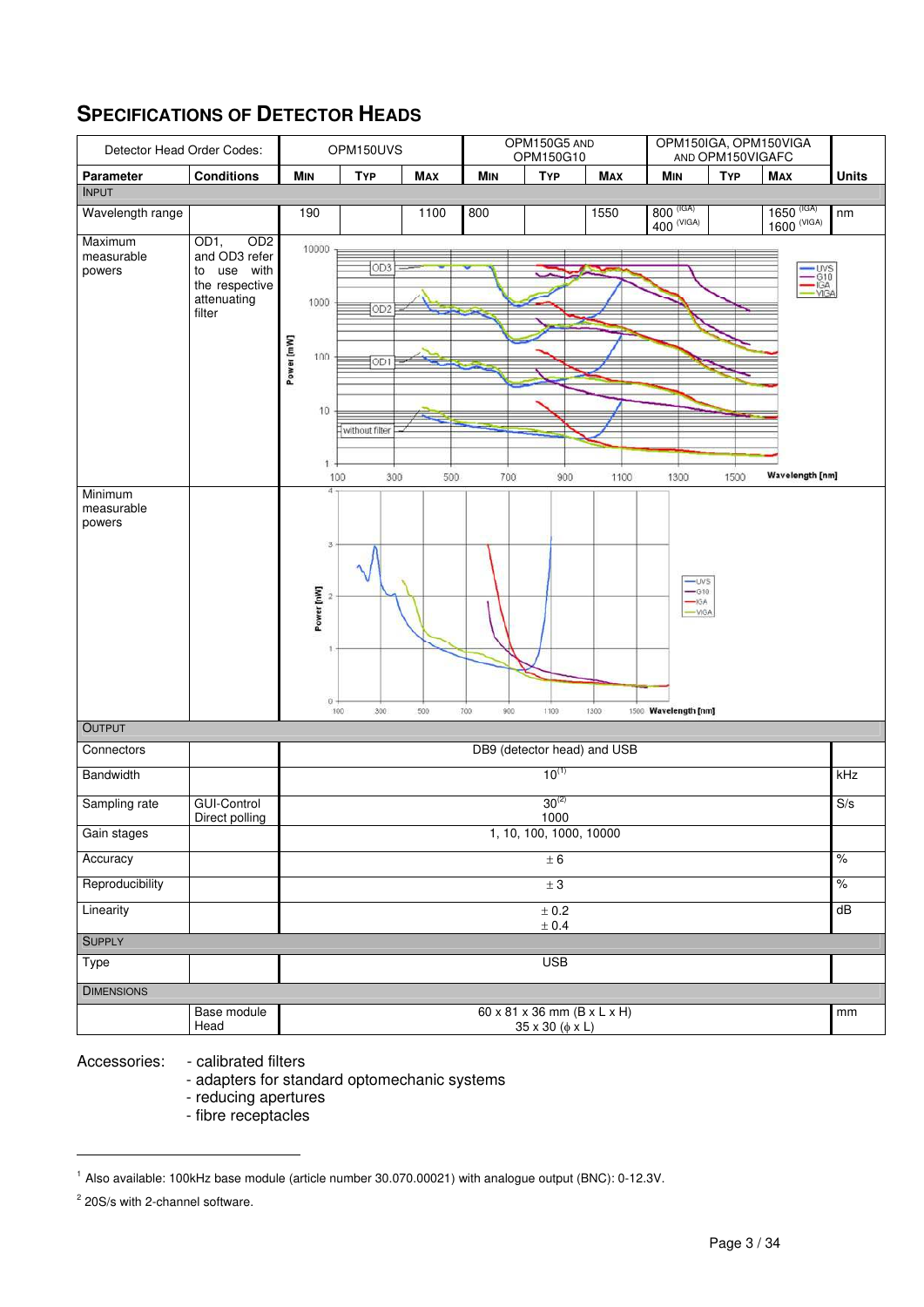# **ACCESSORIES**

We stock a wide range of accessories for this product to ensure absolute ease of use.

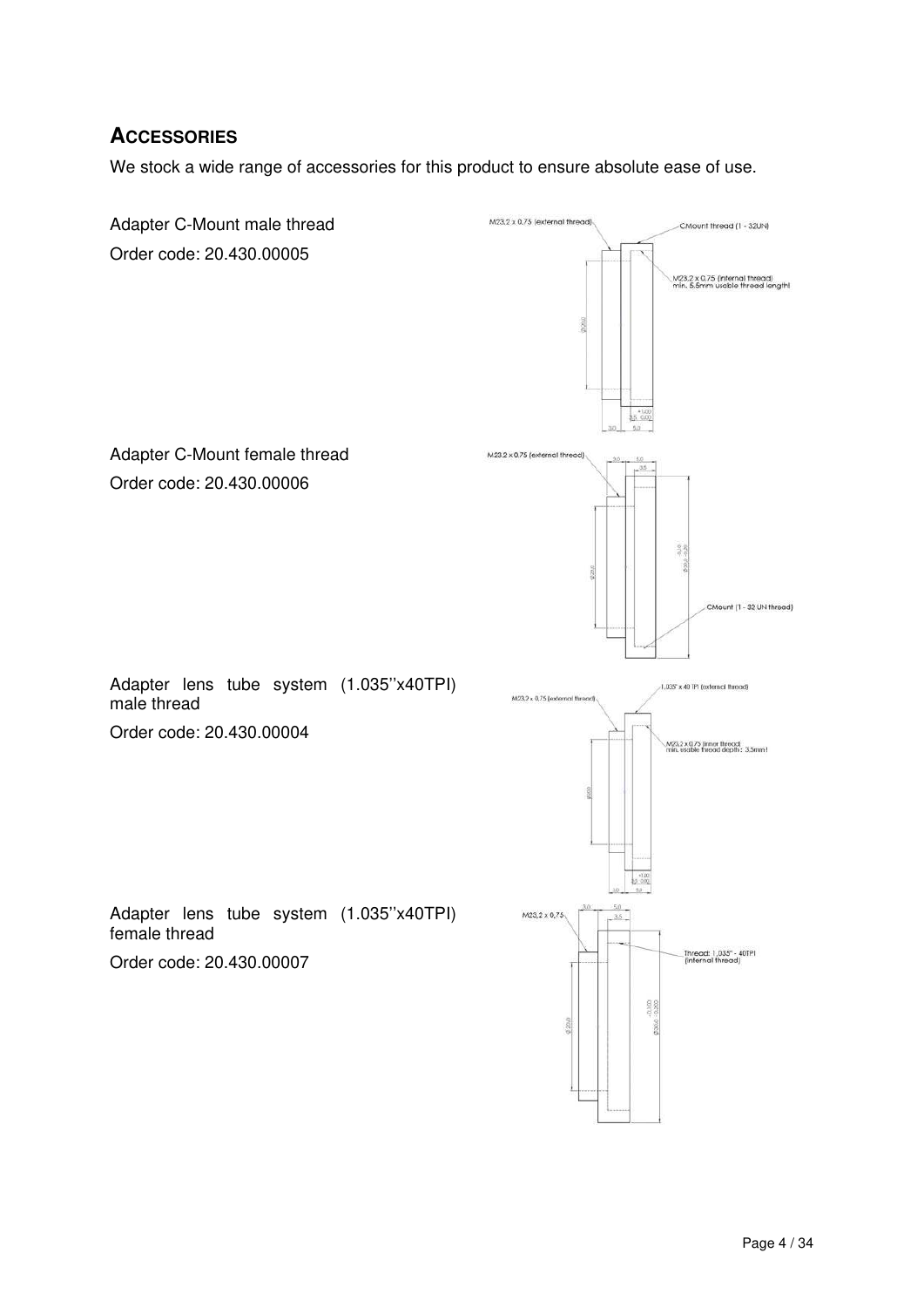Filter holder for mounting loose filters. The thread length allows cascading several filter holders.

Order code: 30.070.00017



#### **CALIBRATED FILTERS**

Our filters are mounted in the filter holder depicted above and can be screwed onto the front end of the OPM150 detector head. Each filter is delivered with a calibration file which can be read into the OPM150 graphical software. In this manner, the calibration of the full system is guaranteed.

Neutral density (ND) filters

| ND Filter, absorbing type | $OD1: Transmission = 10%$   | Order code 30.070.00014 |
|---------------------------|-----------------------------|-------------------------|
| ND Filter, absorbing type | OD2: Transmission = $1\%$   | Order code 30.070.00015 |
| ND Filter, absorbing type | OD3: Transmission = $0.1\%$ | Order code 30.070.00016 |

Please note that reflecting ND filters cannot be cascaded.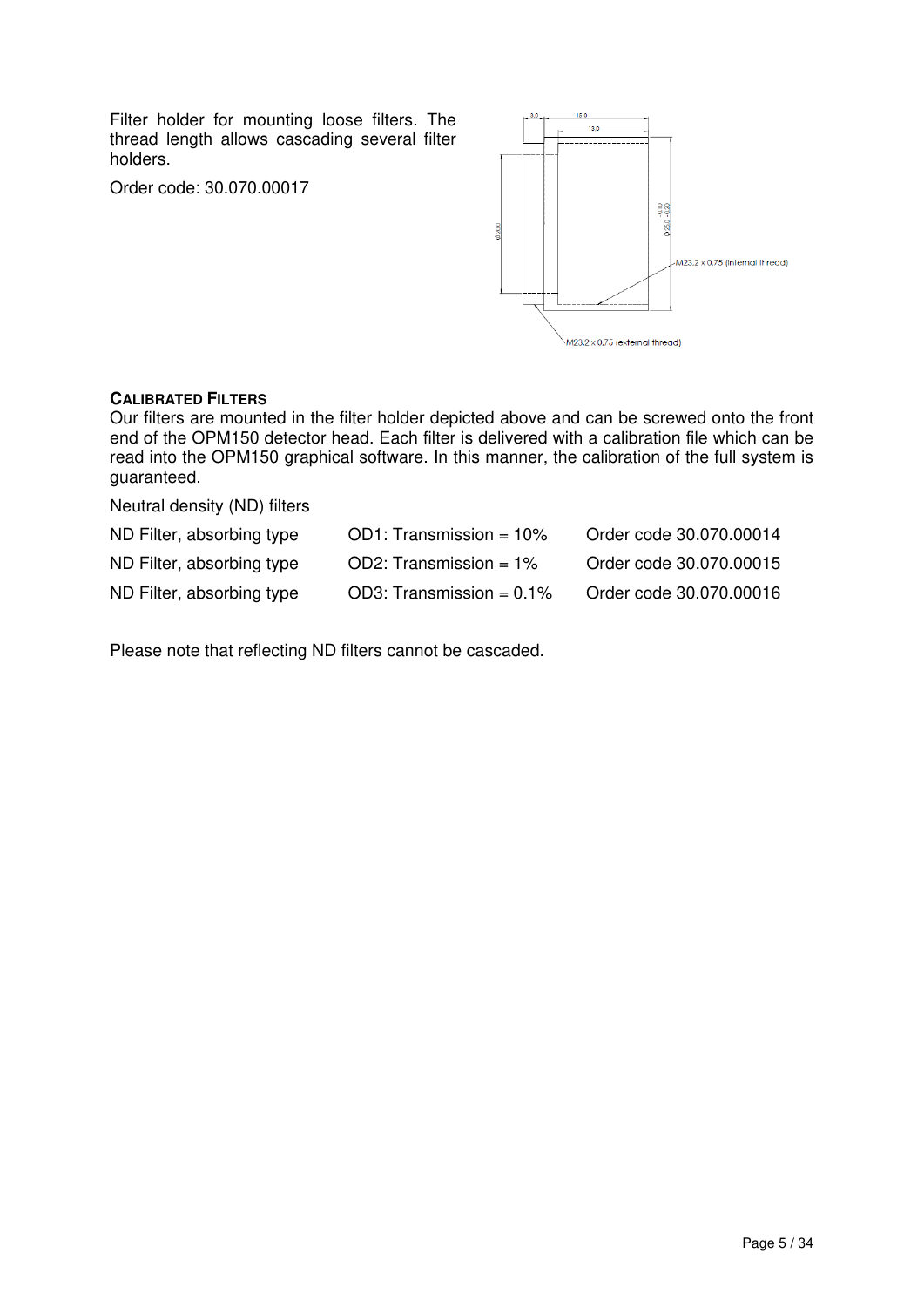# **QUICK GUIDE**

- 1. Start the PC (Windows<sup>®</sup> operating system).
- 2. Connect the OPM150 to a USB-Port.
- 3. Connect a OPM150 detector head to the OPM150 base unit.
- 4. Start the OPM150 software.
- 5. Select the appropriate wavelength.
- 6. Switch on the light source to be measured.
- 7. Start the measurement with one of the three measurement modes.

1

 $^{\circledast}$  "Windows" is a registered trade mark of the Microsoft Corporation.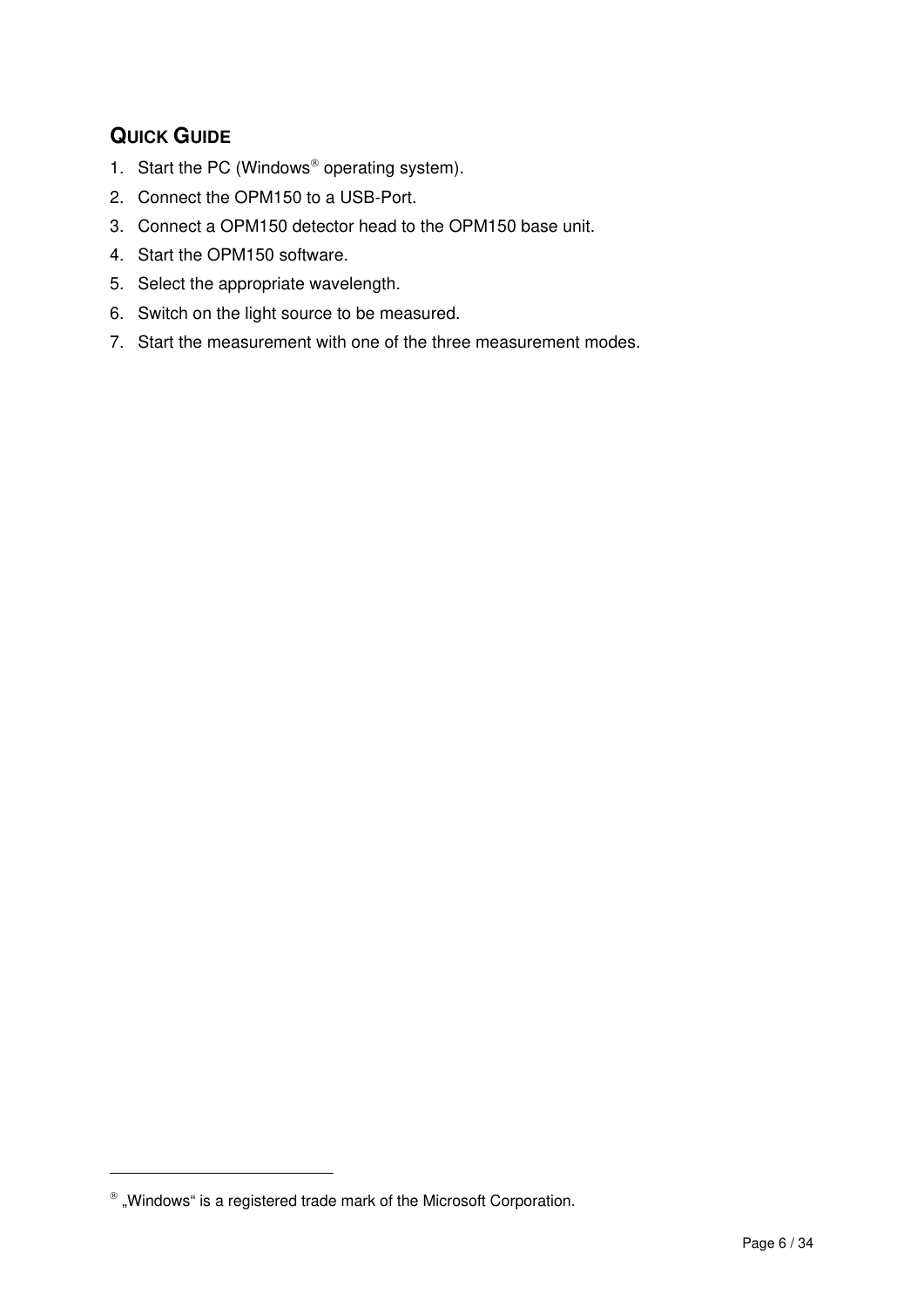#### **PRINCIPLES OF OPERATION**

The OPM150 measures optical power via a photodiode. Photodiodes are useful for power measurement in the visible and near infra-red due to their inherent sensitivity and speed of measurement.

Photodiodes produce a current which is proportional to the incident light power over a wide dynamic range. The disadvantage when compared to calorimetric devices is the wavelength dependance. However, for use with monochromatic sources, the detector can be calibrated and the measured current corrected accordingly.

The current from the photodiode is converted to a voltage through a precise transimpedance amplifier. This amplifier is very linear over the full measurement range of the device. The OPM150 has 5 gain ranges. The switch is a semiconductor device, free from degradation.

The voltage generated is then converted to a digital value via a 12 bit A/D converter. This process and all calculations and communication with the PC are controlled by a microcontroller in the OPM150 base device. The measurement process is started via a command over the USB interface (software trigger). Alternatively, a continuous measurement stream can be started which samples at 1.5 kS/s.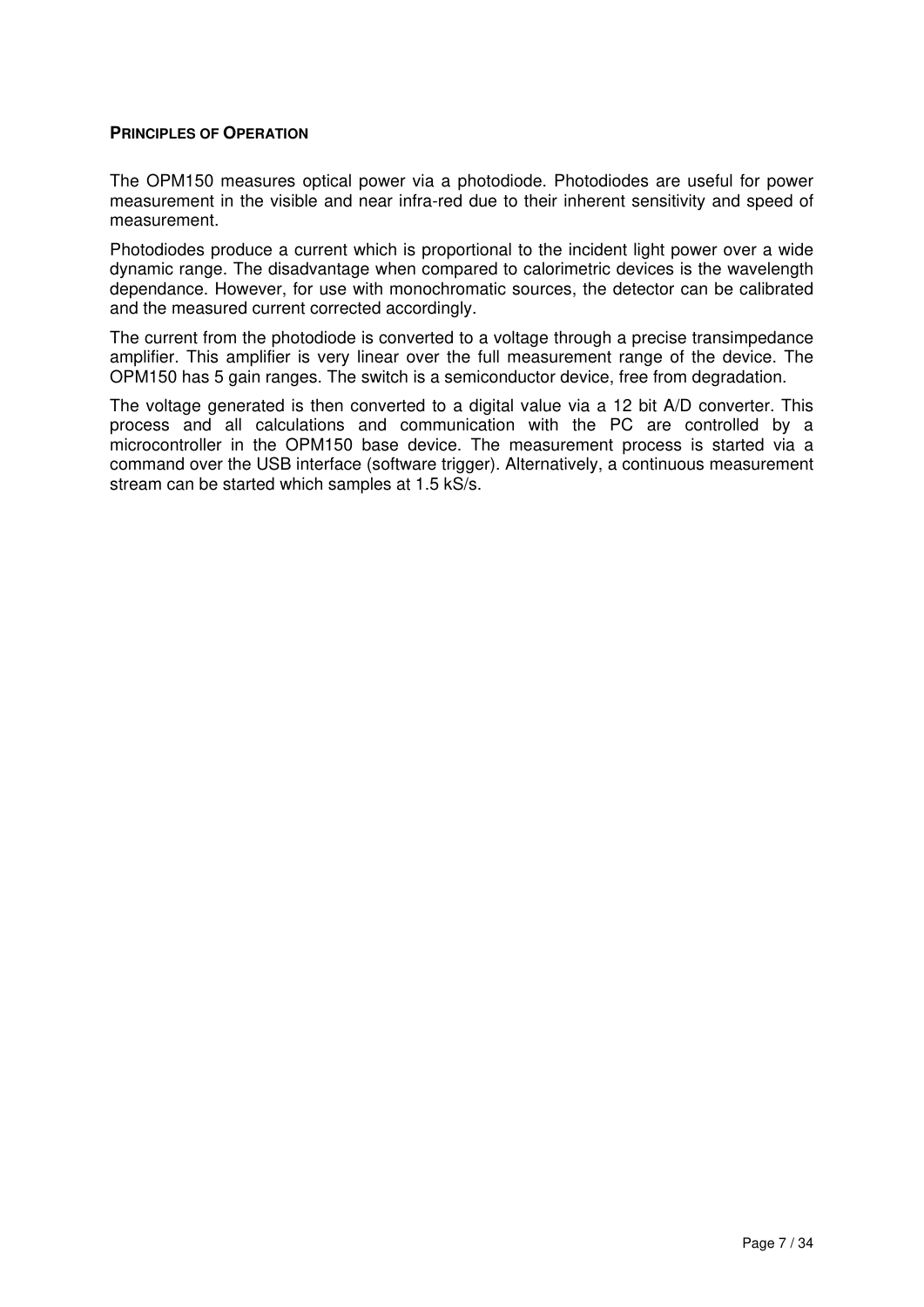# **SOFTWARE**

#### **INSTALLING THE DRIVER**

The following section describes the installation of the driver under Windows XP step by step. The driver allows direct access to the OPM150 as well as via a virtual COM-Port.

Connect the OPM150 base module to a USB port of the computer. The new hardware is indicated in the task bar.

|               | <b>Found New Hardware</b> |  |
|---------------|---------------------------|--|
| <b>OPM150</b> |                           |  |
|               |                           |  |

Shortly thereafter, the hardware assistant will start to assist in installing the driver.



Activate the radio button "No, not this time" and then click on the button "Next >".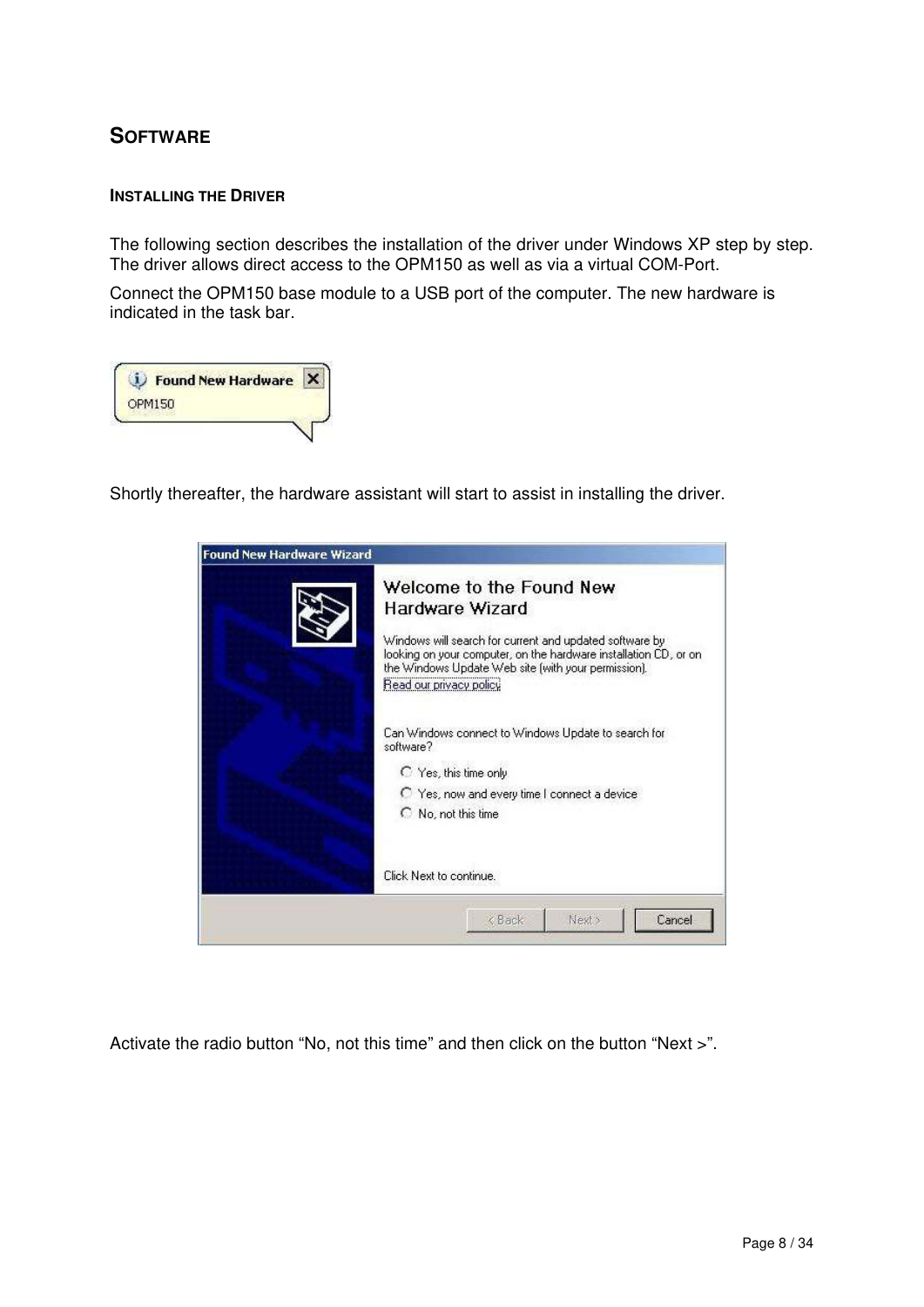In the next step you will be advised to insert the installation CD into the CD-ROM drive. In the case that the PC has no CD-ROM drive (for example, a netbook), use the USB thumb drive provided with the system. Having done so, the radio button "Install from a list or specific location (Advanced)" should be activated and then click the button "Next >".



The next window prompts for the location of the driver. Activate the radio button "Search for the best driver in these locations" as well as the chek box "Include this location in the search".

Now click on the "Browse" button and select the appropriate drive (CD-ROM or USB thumb drive). Select the folder "Drivers" and click the button "Next >".

| Please choose your search and installation options.   |                                                                                                                                                                |        |
|-------------------------------------------------------|----------------------------------------------------------------------------------------------------------------------------------------------------------------|--------|
| ← Search for the best driver in these locations.      |                                                                                                                                                                |        |
|                                                       | Use the check boxes below to limit or expand the default search, which includes local<br>paths and removable media. The best driver found will be installed.   |        |
| Search removable media (floppy, CD-ROM)               |                                                                                                                                                                |        |
| $\triangleright$ Include this location in the search: |                                                                                                                                                                |        |
| D:\Drivers\                                           |                                                                                                                                                                | Browse |
| C Don't search. I will choose the driver to install.  |                                                                                                                                                                |        |
|                                                       | Choose this option to select the device driver from a list. Windows does not quarantee that<br>the driver you choose will be the best match for your hardware. |        |
|                                                       |                                                                                                                                                                |        |
|                                                       |                                                                                                                                                                |        |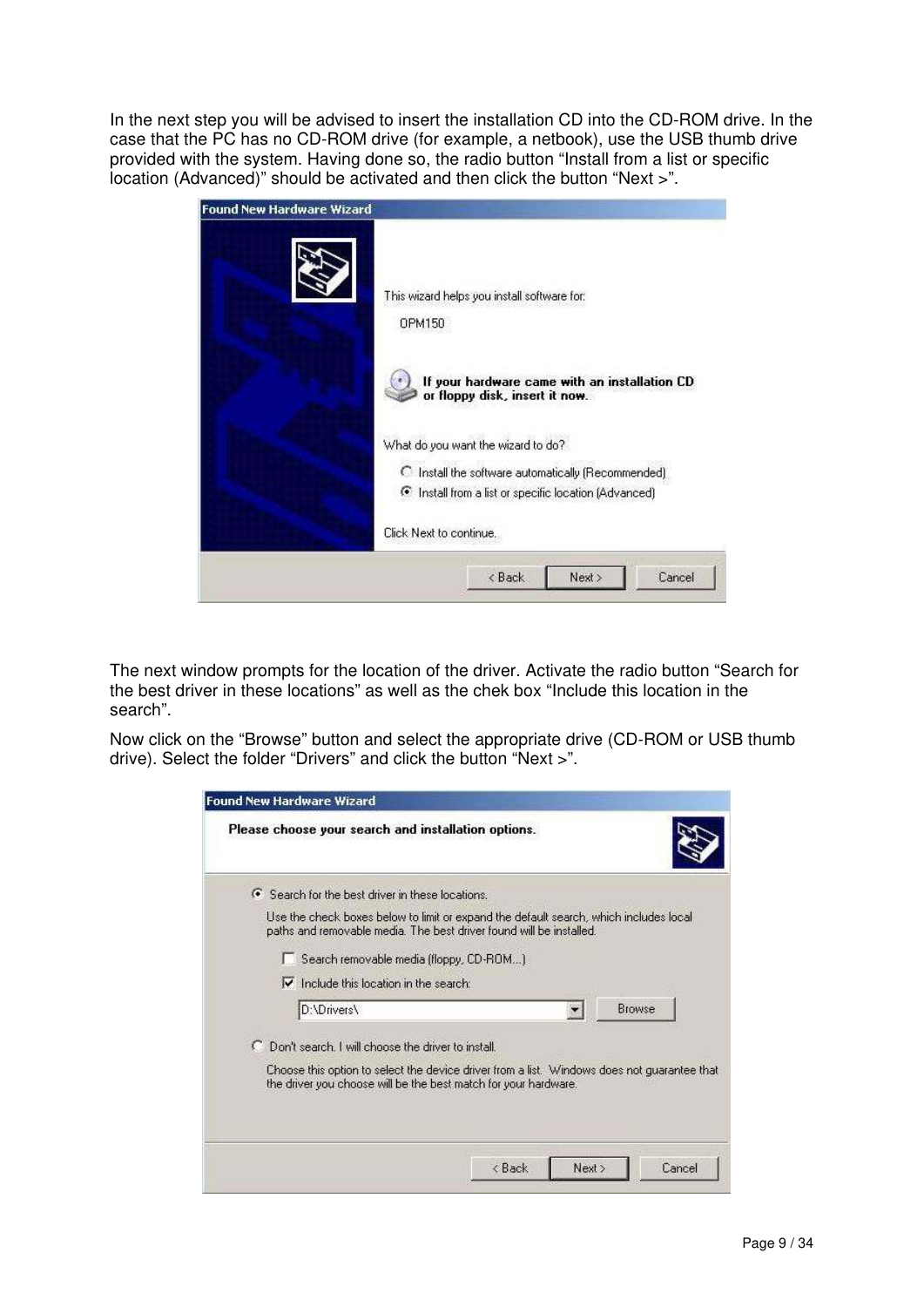The installation of the driver will begin and the files will be copied into the system.

| <b>Hardware Update Wizard</b>                       |        |        |        |
|-----------------------------------------------------|--------|--------|--------|
| Please wait while the wizard installs the software  |        |        |        |
| Artifex Engineering OPM150 series                   |        |        |        |
|                                                     |        |        |        |
| ftdibus.sys<br>To C:\WINDOWS\system32\drivers<br>c. |        |        |        |
|                                                     | x Back | Next > | Cancel |

At the end of the installation, the following window will appear. Click the button "Finish" to complete the installation process.

In the unlikely event that the installation is not successful, please restart the computer and repeat all steps.



Immediately after this installation process, the VCP driver will be installed automatically. If this is not desired, the process can be aborted. Otherwise, please follow the installation assistant in an analogous manner as for the driver installation.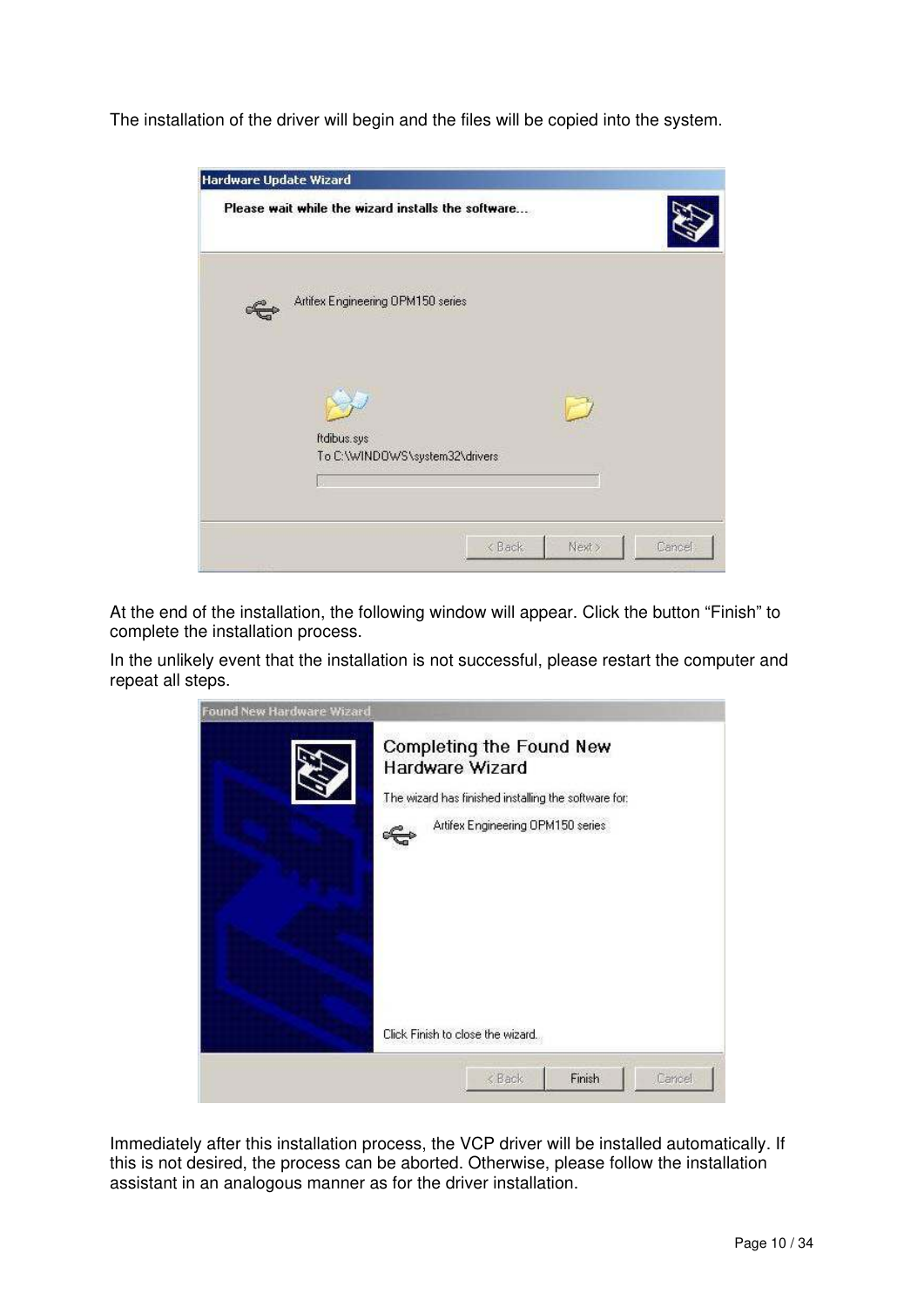#### **ACTIVATING THE VCP – OPTION**

The standard access mode for the OPM150 is direct, ie, the driver is nested into the programme. Alternatively, a COM-Port may be configured for access to the OPM150. Since this port is not an actual hardware port, but rather an emulated port for USB access, it is denoted "virtual COM-Port" (VCP).

Activating and deactivating the VCP is performed using the hardware manager in the system properties control card. Click on the Windows "Start" button and then select "Configuration" → "System Properties" and select the icon "System". Click the button "Device Manager" under the tab "Hardware".

|                | <b>System Restore</b>                               | <b>Automatic Updates</b><br>Remote                                                                                      |
|----------------|-----------------------------------------------------|-------------------------------------------------------------------------------------------------------------------------|
| General        | Computer Name                                       | Hardware<br>Advanced                                                                                                    |
|                | Device Manager                                      |                                                                                                                         |
|                | properties of any device.                           | The Device Manager lists all the hardware devices installed<br>on your computer. Use the Device Manager to change the   |
|                |                                                     | Device Manager                                                                                                          |
| <b>Drivers</b> |                                                     |                                                                                                                         |
|                | how Windows connects to Windows Update for drivers. | Driver Signing lets you make sure that installed drivers are<br>compatible with Windows. Windows Update lets you set up |
|                | Driver Signing                                      | Windows Update                                                                                                          |
|                | Hardware Profiles                                   |                                                                                                                         |
|                | different hardware configurations.                  | Hardware profiles provide a way for you to set up and store                                                             |
|                |                                                     | <b>Hardware Profiles</b>                                                                                                |
|                |                                                     |                                                                                                                         |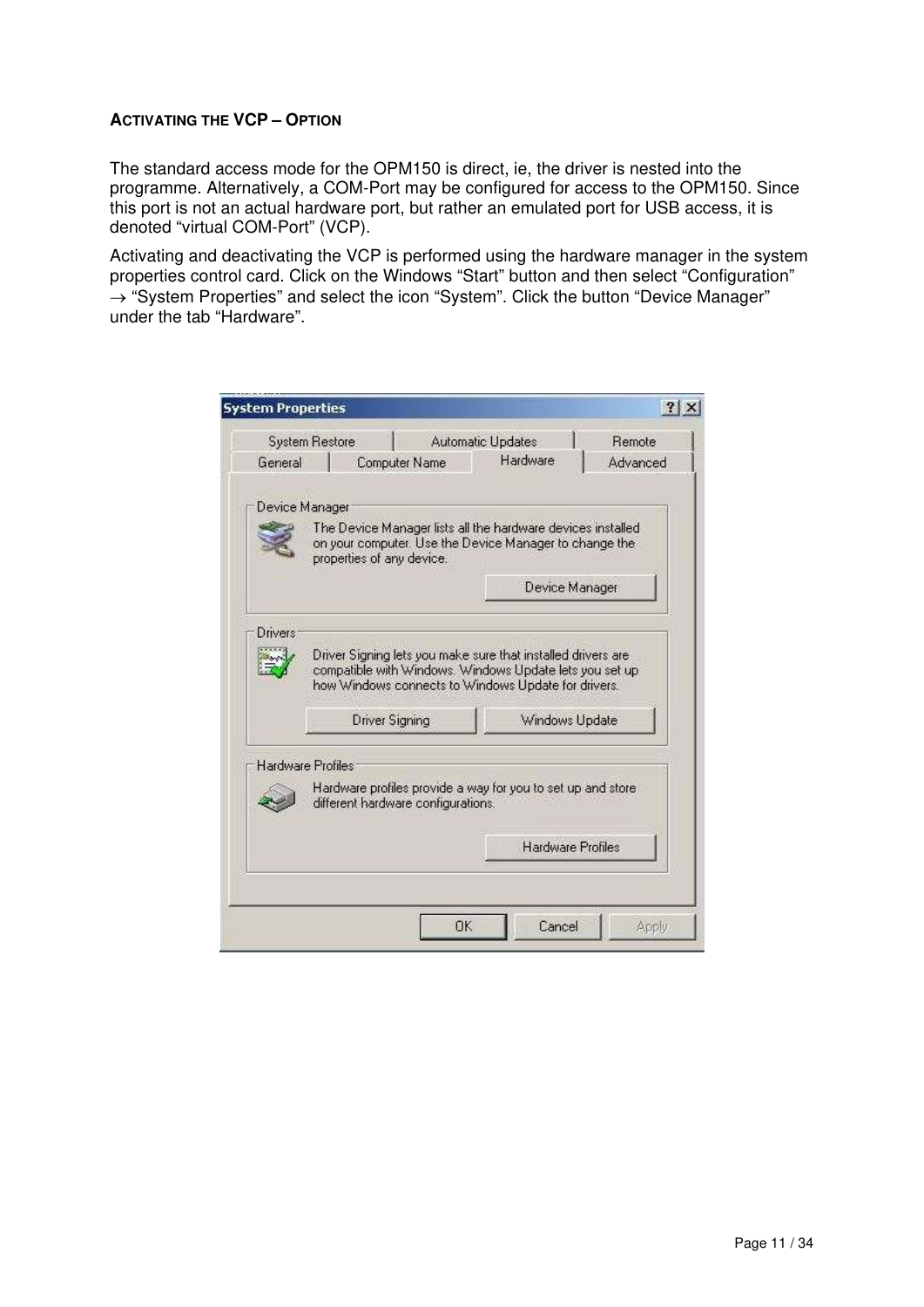Now open the menu item "USB controllers" and double-click on the item "Artifex Engineering OPM150 series".

| Device Manager                                                                                                                                                                                                                                                                                                                                                                                                                                                                                                                                                                                                                | $ \Box$ $\times$ |
|-------------------------------------------------------------------------------------------------------------------------------------------------------------------------------------------------------------------------------------------------------------------------------------------------------------------------------------------------------------------------------------------------------------------------------------------------------------------------------------------------------------------------------------------------------------------------------------------------------------------------------|------------------|
| Help<br>File.<br>Action View                                                                                                                                                                                                                                                                                                                                                                                                                                                                                                                                                                                                  |                  |
| $r$ $r$ $r$ $r$<br>$\mathbb{R}$                                                                                                                                                                                                                                                                                                                                                                                                                                                                                                                                                                                               |                  |
| Mice and other pointing devices<br>田<br>审<br>Monitors<br>王 脚 Network adapters<br>Ports (COM & LPT)<br>Y<br>审<br>Processors<br>$+$<br>Sound, video and game controllers<br>Ŧ<br>System devices<br>田山县<br>Universal Serial Bus controllers<br>Artifex Engineering OPM150 series<br>Generic USB Hub<br>Standard Enhanced PCI to USB Host Controller<br>Standard Universal PCI to USB Host Controller<br>Standard Universal PCI to USB Host Controller<br>Standard Universal PCI to USB Host Controller<br>G→ Standard Universal PCI to USB Host Controller<br>USB Composite Device<br>Set USB Root Hub<br><b>CO</b> USB Root Hub |                  |
| ₩ USB Root Hub<br>₩ USB Root Hub                                                                                                                                                                                                                                                                                                                                                                                                                                                                                                                                                                                              |                  |
| <b>€</b> USB Root Hub                                                                                                                                                                                                                                                                                                                                                                                                                                                                                                                                                                                                         |                  |
|                                                                                                                                                                                                                                                                                                                                                                                                                                                                                                                                                                                                                               |                  |

The VCP may now be activated or deactivated via a check box under the tab "Advanced". Note that this tab is not visible if a software is presently accessing the instrument via the driver.

If the status of the VCP check box is changed, the OPM150 must be briefly disconnected and reconnected to the USB port in order to activate the change.

|                                   | Artifex Engineering OPM150 series Properties            |        | ? <br>$\times$ |
|-----------------------------------|---------------------------------------------------------|--------|----------------|
| General Advanced Driver   Details |                                                         |        |                |
|                                   | Artifex Engineering OPM150 series                       |        |                |
| Configuration                     |                                                         |        |                |
|                                   | Use these settings to override normal device behaviour. |        |                |
| $\nabla$ Load VCP                 |                                                         |        |                |
|                                   |                                                         |        |                |
|                                   |                                                         |        |                |
|                                   |                                                         |        |                |
|                                   |                                                         |        |                |
|                                   |                                                         |        |                |
|                                   |                                                         |        |                |
|                                   |                                                         |        |                |
|                                   |                                                         |        |                |
|                                   | OK.                                                     | Cancel | Help           |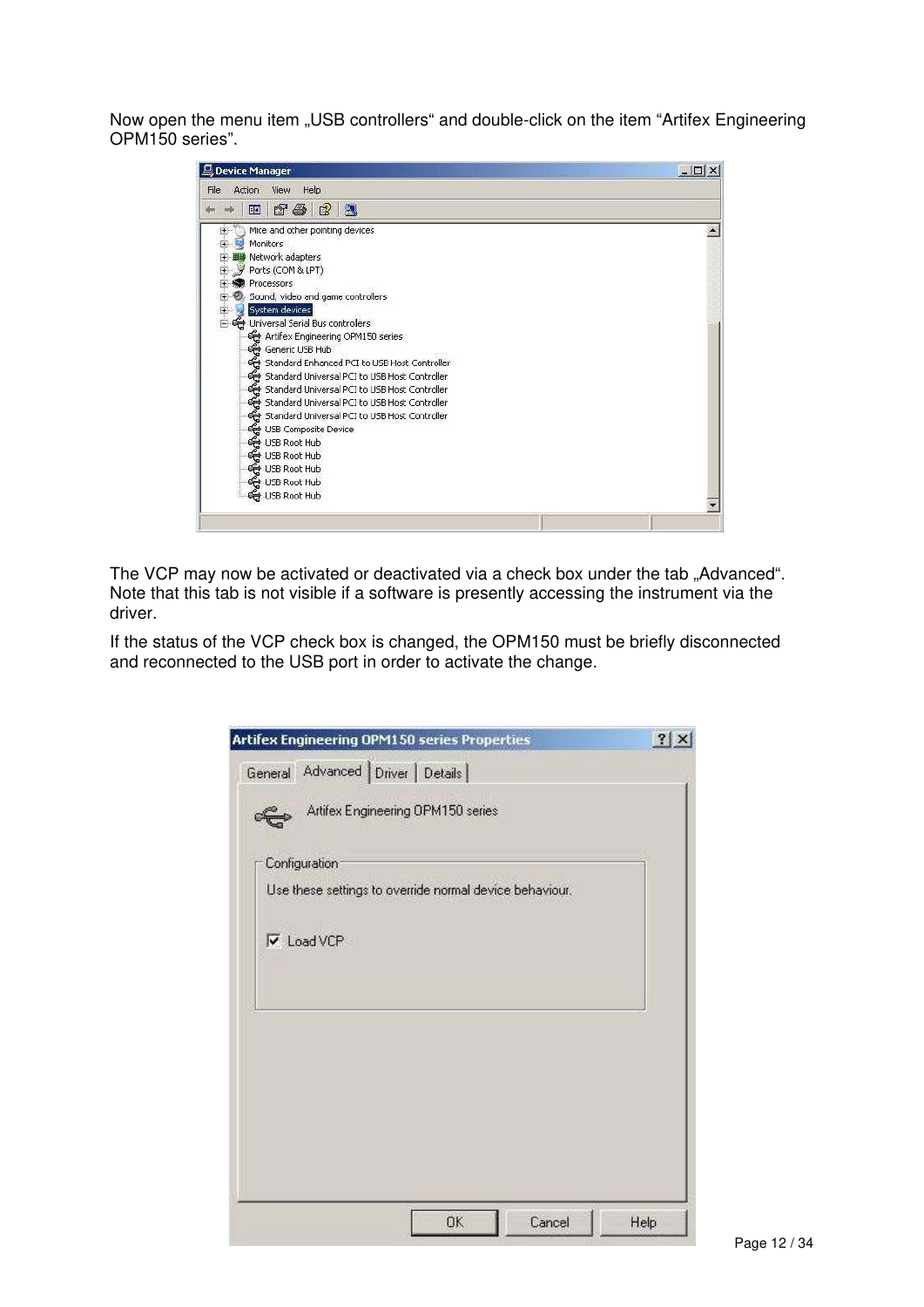#### **INSTALLING THE APPLICATION SOFTWARE**

Insert the CD-ROM or USB thumb drive supplied with the unit and then start the Windows explorer (file manager). Select the appropriate drive and start the programme "Setup.exe".

The installation assistant will begin and will guide you through the installation process.

| OPM150                                                                                                                                                                                                                                                                                                |        |                                         |        |
|-------------------------------------------------------------------------------------------------------------------------------------------------------------------------------------------------------------------------------------------------------------------------------------------------------|--------|-----------------------------------------|--------|
| Welcome to the OPM150 Setup Wizard                                                                                                                                                                                                                                                                    |        |                                         |        |
| The installer will guide you through the steps required to install OPM150 on your computer.                                                                                                                                                                                                           |        |                                         |        |
| WARNING: This computer program is protected by copyright law and international treaties.<br>Unauthorized duplication or distribution of this program, or any portion of it, may result in severe civil<br>or criminal penalties, and will be prosecuted to the maximum extent possible under the law. |        |                                         |        |
|                                                                                                                                                                                                                                                                                                       | Cancel | <back< td=""><td>Next &gt;</td></back<> | Next > |

Click the button "Next  $>$ ".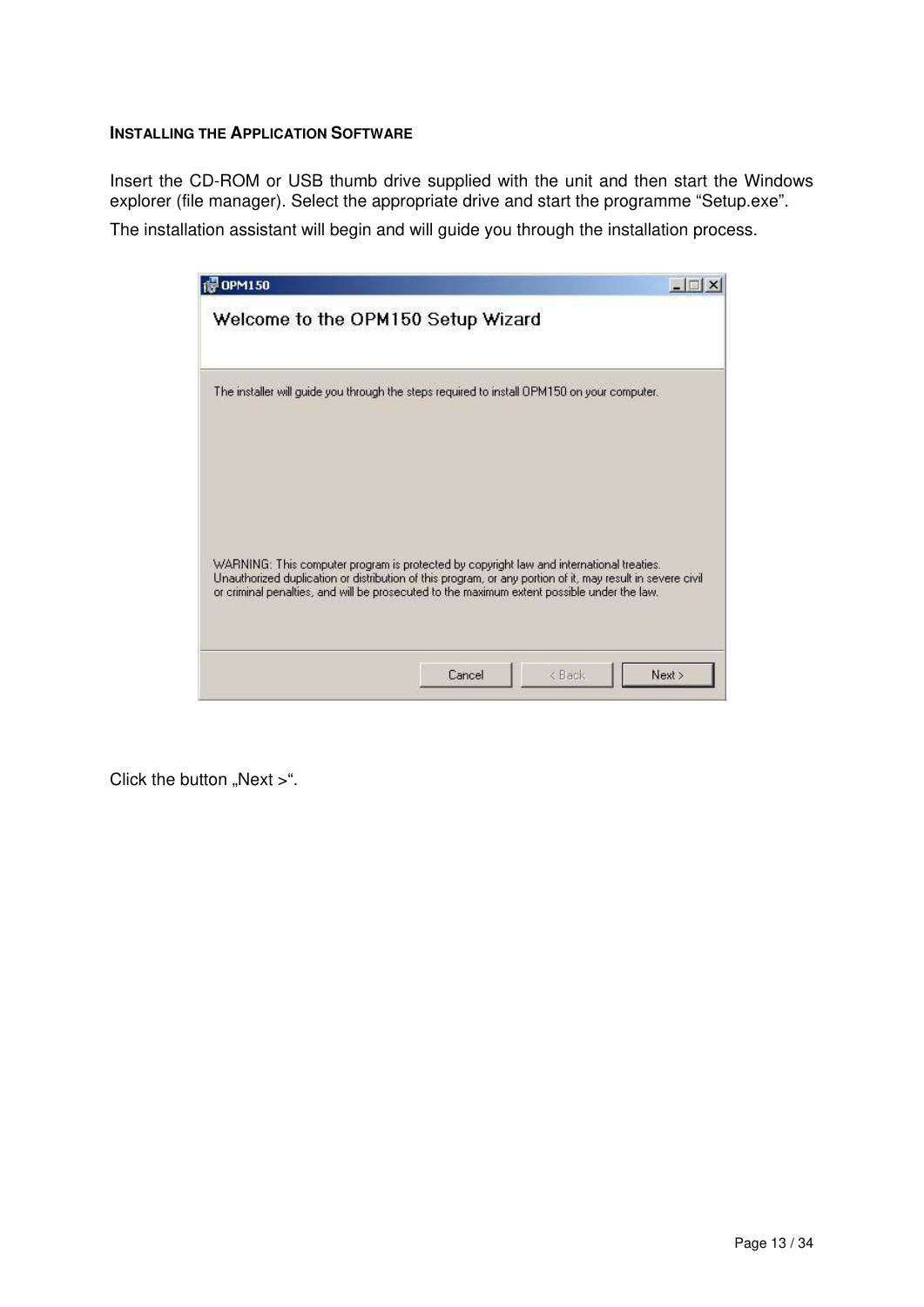Select a folder into which the programme should be stored.



If the computer has more than one user profile, select the installation for "Everyone" or "Just me" as appropriate (radio buttons). Now click on the button "Next >".



Click "Next >" again to confirm that the installation should proceed.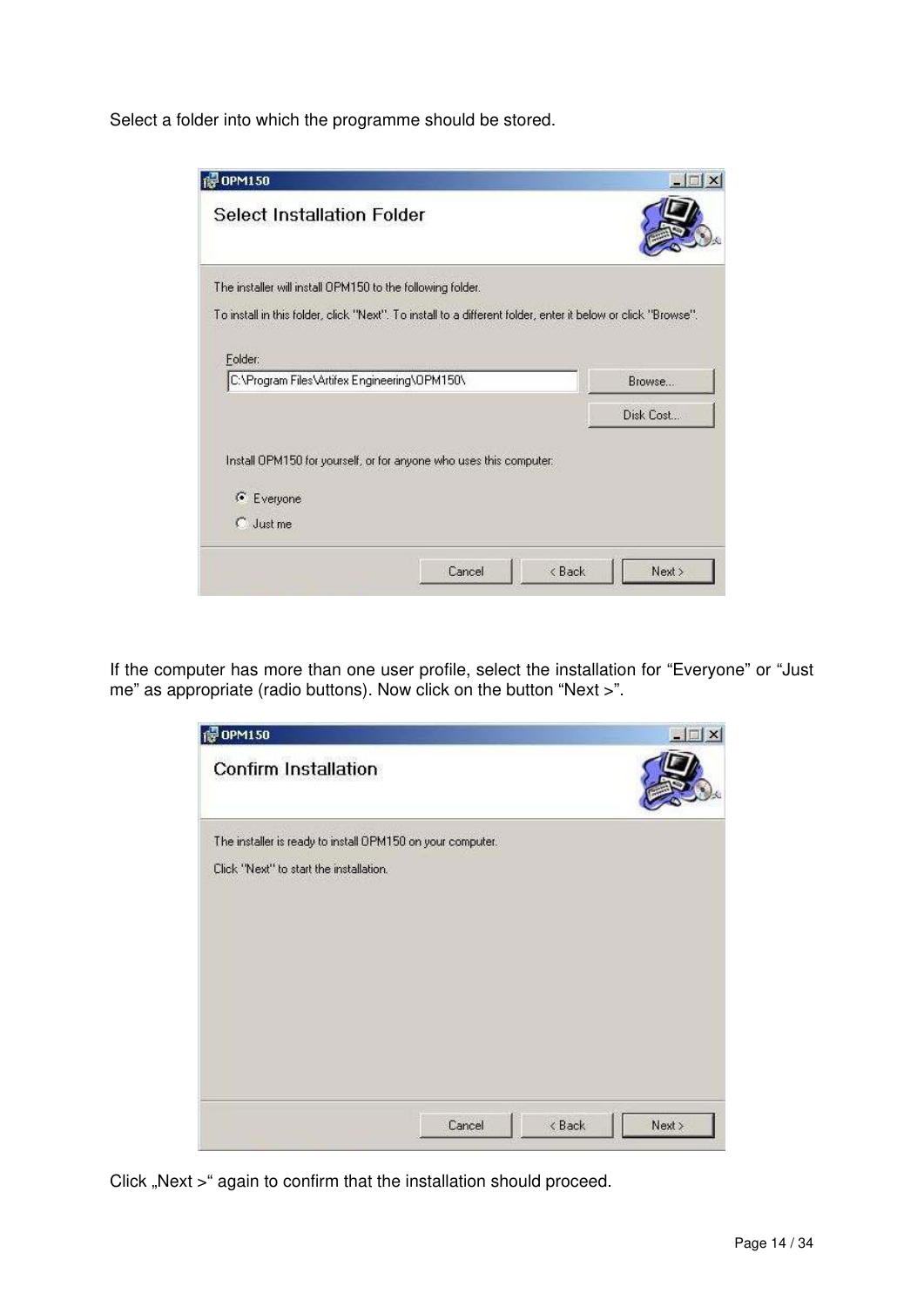If the installation is successful, the following window will appear. Click "Close" to finish the installation.



The application software will now appear under the Windows "Start" button under the submenu "Programs / Artifex Engineering / OPM150.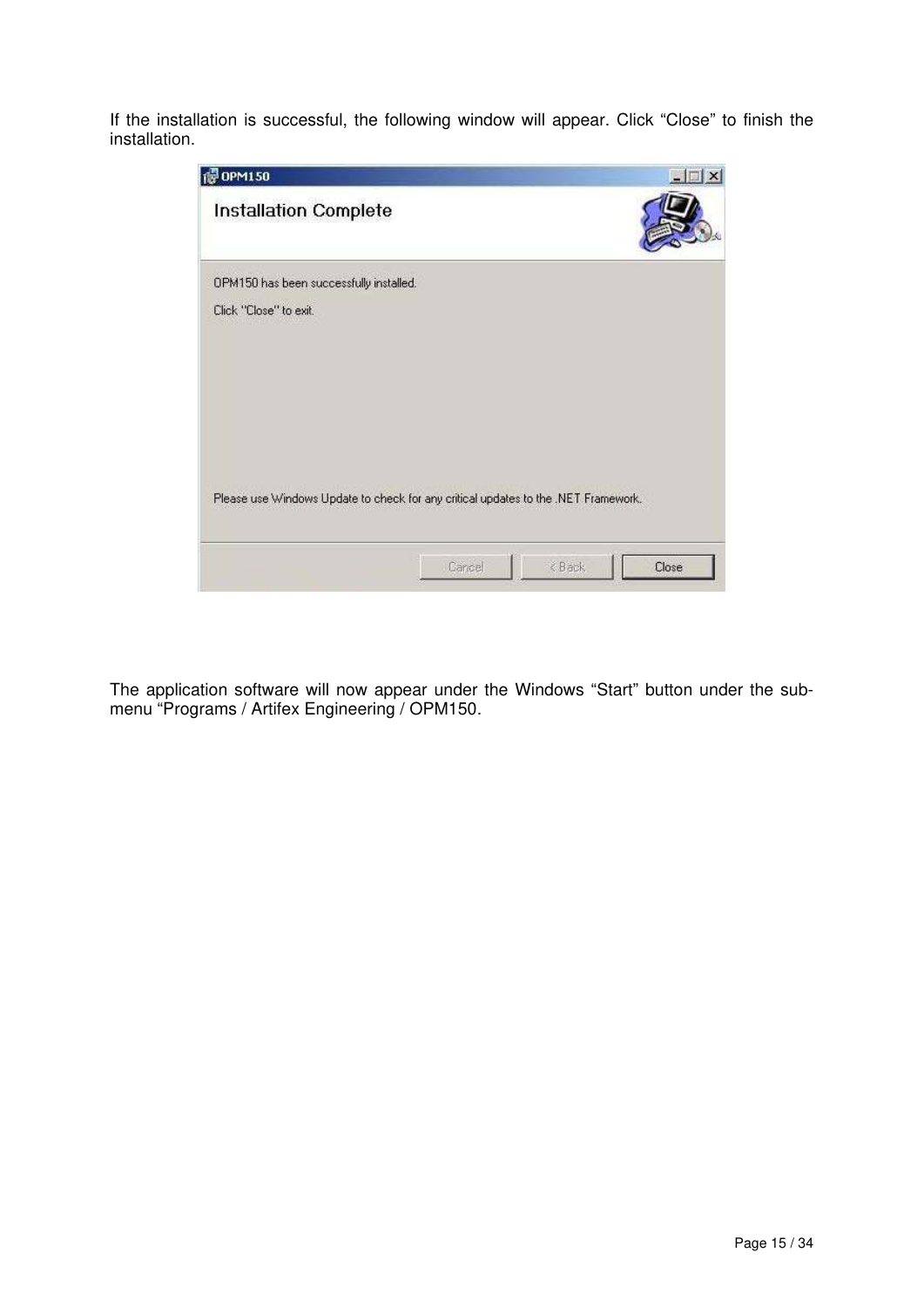#### **USING THE APPLICATION SOFTWARE**

The graphical user interface is simple and easy to use. All of the important features can be reached directly in the main window.



The main window comprises a pull down menu, a tool bar, the diagramme frame and a status bar.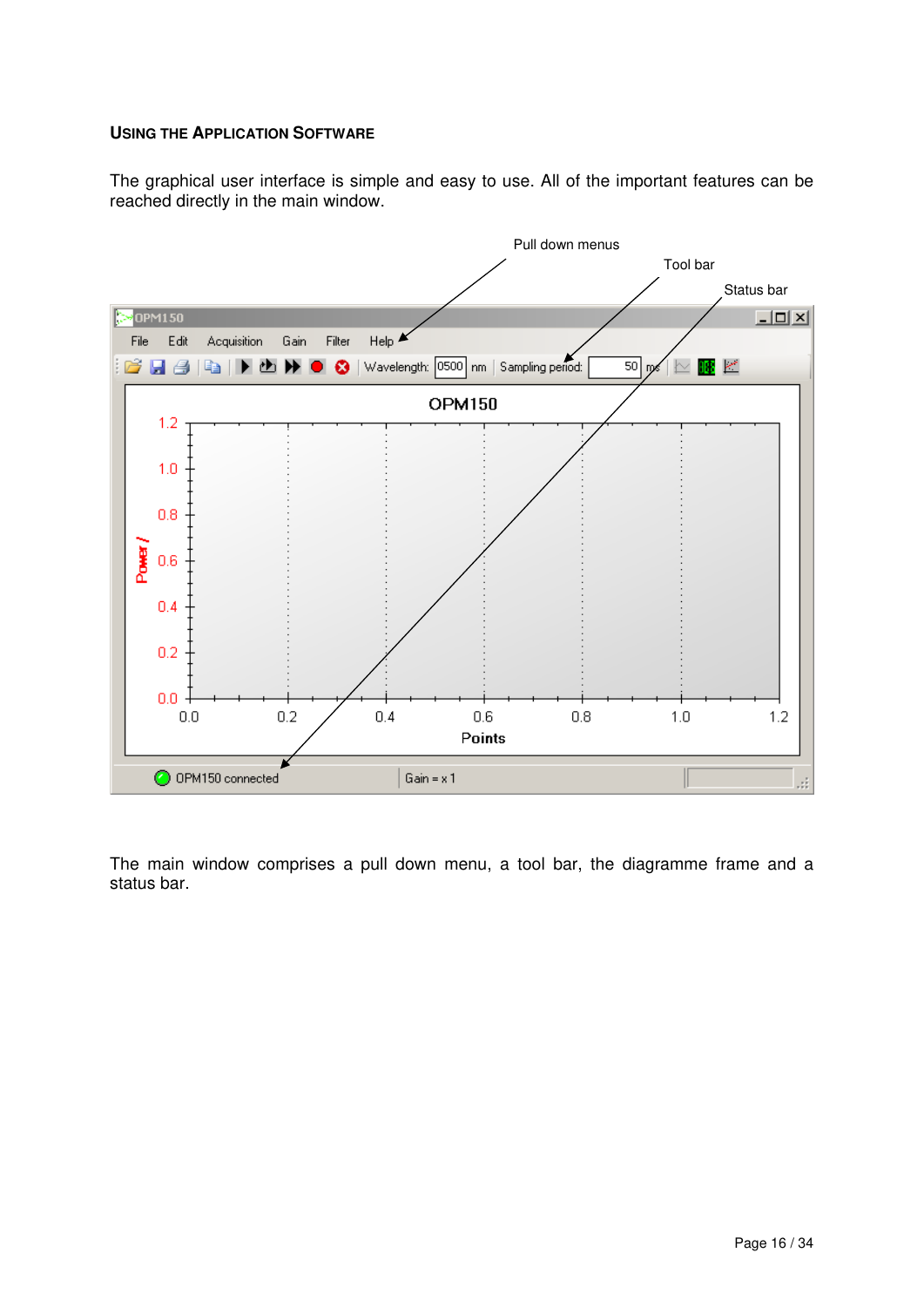#### **The Functions of the Pull Down Menus:**

File: **Open** – Loads a \*.TZA data format file.

 **Save** – The programme allows saving measurement data in two formats: \*.TZA and \*.CSV. If a file name and folder have not been previously selected, the user will be prompted accordingly. If a file has previously been saved, this function will overwrite the file.

The \*TZA format is specific for this application. The \*CSV format is appropriate for exporting data into a format which can be read by Microsoft Excel and various other programmes. See "The \*CSV Format", pg. 21 for further information on this data format.

 **Save as** – This function always prompts for the file name and folder. Otherwise identical to "Save".

**Export** – Exports the present graph frame into a graphic file in one of the following formats: \*.emf, \*.png, \*.gif , \*.jpg, \*.tif oder \*.bmp.

 **Print** – Prints the present graph frame using the printer selected in the following frame.

**Page setup** – Change the page formatting for the print.

**Preview** – Printer preview.

**End** – Ends the programme.

Edit: **Copy** – Copies the present graph frame into the PCs intermediate storage for further use with other programmes. For example, the graph can now be inserted into a text document using the paste function.

> **Preferences**– Opens a new window in which various settings such as the sampling rate and user language can be made. For details, see "Preferences" pg.23.

Acquisition: **Start Logging Mode** – Starts a measurement. All measurement data are displayed at all times throughout the measurement. The latest data are displayed at the right edge of the graph. Each measurement point is numbered sequentially, displayed as the X-axis.

> **Start Scroll Mode** – Starts a measurement. The graph displays a fixed number "n" of measurement data. The frame fills until "n" data points have been registered. Once "n" data points have been measured, the last "n" data are always visible, scrolling from right to left through the frame.

> **Start Repeat Mode** – Starts a measurement. The graph displays a fixed number "n" of measurement data. The frame fills until "n" data points have been registered. Once "n" data points have been measured, the data is deleted and the frame fills again. This is equivalent to the display mode on a standard oscilloscope.

**Stop** – Stops a measurement.

**Clear** – Clears the graph. This may also be performed during a measurement.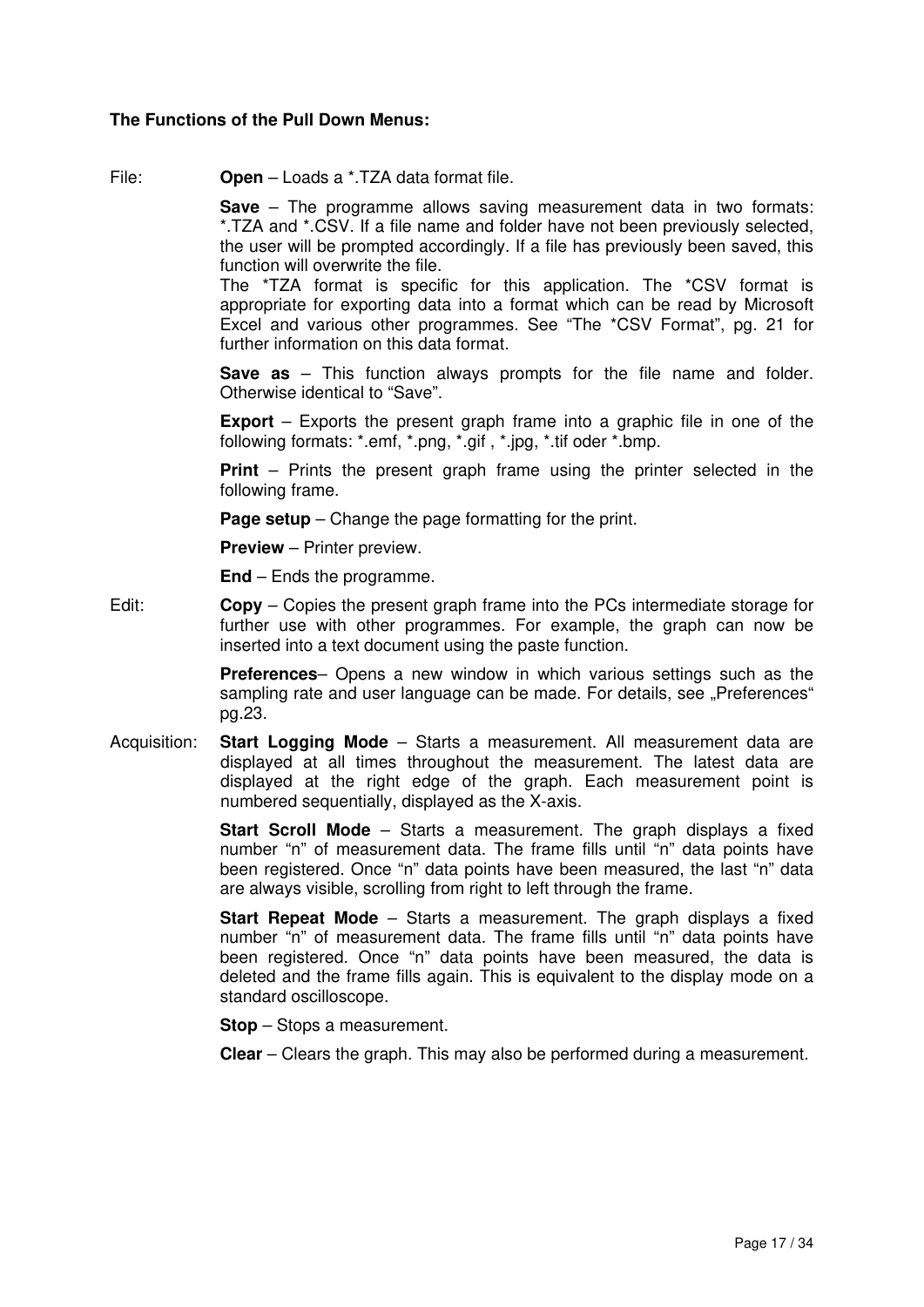Gain: **Gain x1 ... Gain x10.000** – Selects the electrical gain of the amplifier. The selected gain is indicated by a check mark.

> **Auto** – Automatically selects the optimum gain setting during the measurement. When active, the selected gain setting is also displayed.

Filter: **Load Filter** – If the head is fitted with a filter, the user may load the calibration curve for the filter to correct all measurement data. That is, the system will then display the actual power entering the front end including the filter. The format for filter data is \*.FLT. Up to 5 filter curves can be loaded into the programme. Each filter can then be activated or deactivated by checking in the pull down menu.

> **Remove Filter**– Removes a filterfile from the programme. This does not delete the file from the PC.

> **No Filter ...Filter 5** – Activate or deactivate one or more of the loaded filters. The active filters are indicated by a check mark.

Help: **Info** – Shows information about this programme.

**OPM Info** – Shows information on the present instrument connected, including its model and serial numbers.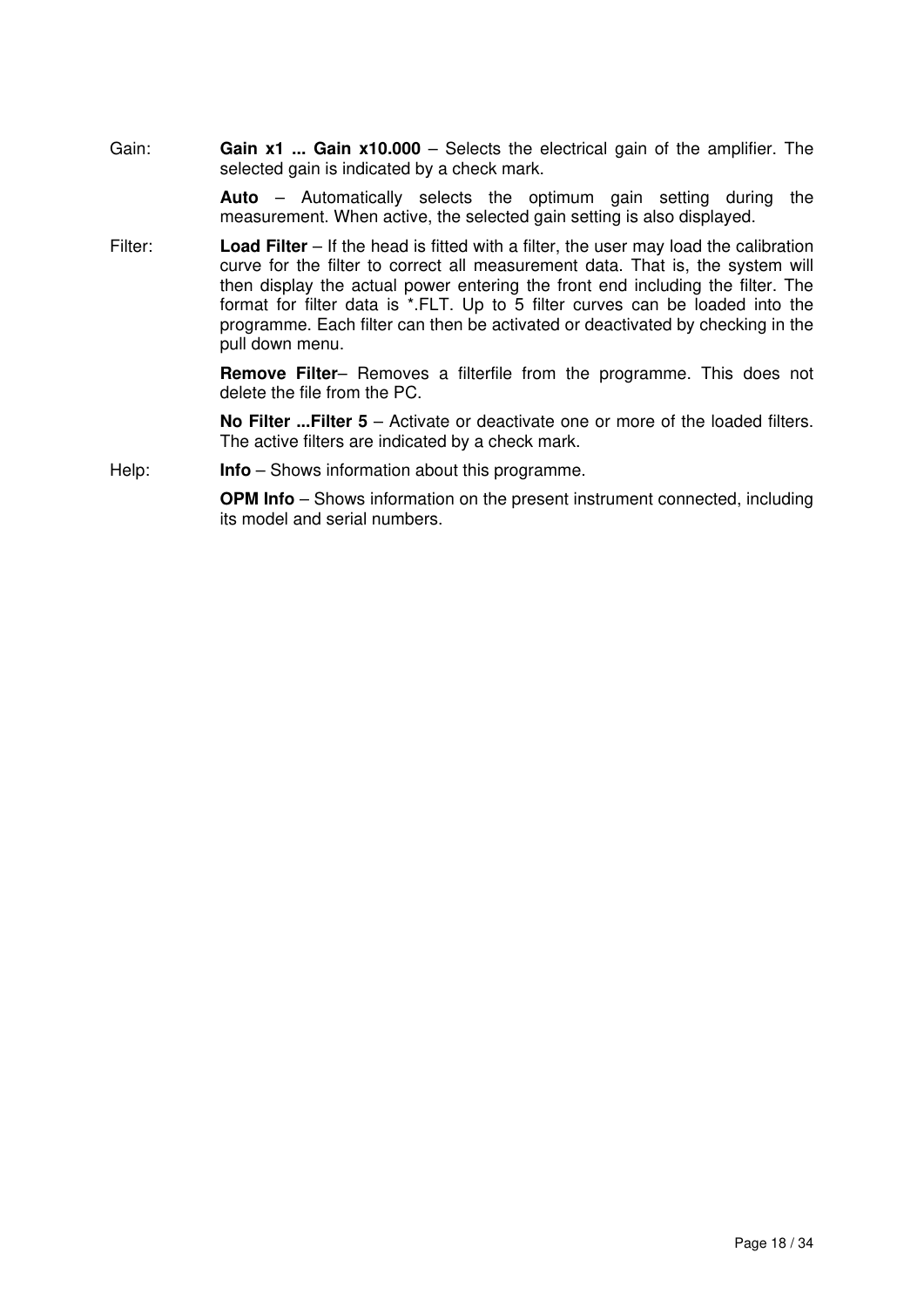#### **The Tool Bar**

The tool bar allows for quick access to the most important functions.



The file handling functions (Load, Save, Print, Copy,..) are identical to the corresponding sub menus in the pull down menus.

In addition, there are input fields for the wavelength and the sampling rate as well as buttons to select the mode of display (digital and graph modes).

- Wavelength: The sensitivity of the detector head is dependant on wavelength. The individual calibration file is stored in the connector of each detector. Since the head cannot measure the wavelength of the light detected, this must be inputted by the user in oder to allow the software to perform the appropriate correction calculation. The wavelength selection will only be accepted if it is within the range of calibration of the head.
- Sampling Rate: The period of time between two samples can be selected and displayed. This is also accessible in the "Settings" frame of the "Edit" pull down menu.
- Graph: This is the default display mode when the programme starts. The measurement results are displayed graphically: Y-axis = measured value; X-axis = sample number.

Digital Display: The last measured value is displayed in a large digital display.

Averaging Mode: This function serves to reduce noise or fluctuations in the Signal. When activated, the software calculates the average of the selected number of measurements before displaying this value. The update rate is unaffected since for the calculation of the next point, the "oldest" measurement datum is replaced by the "newest". The number of measurements for averaging can be set in the Preferences menu.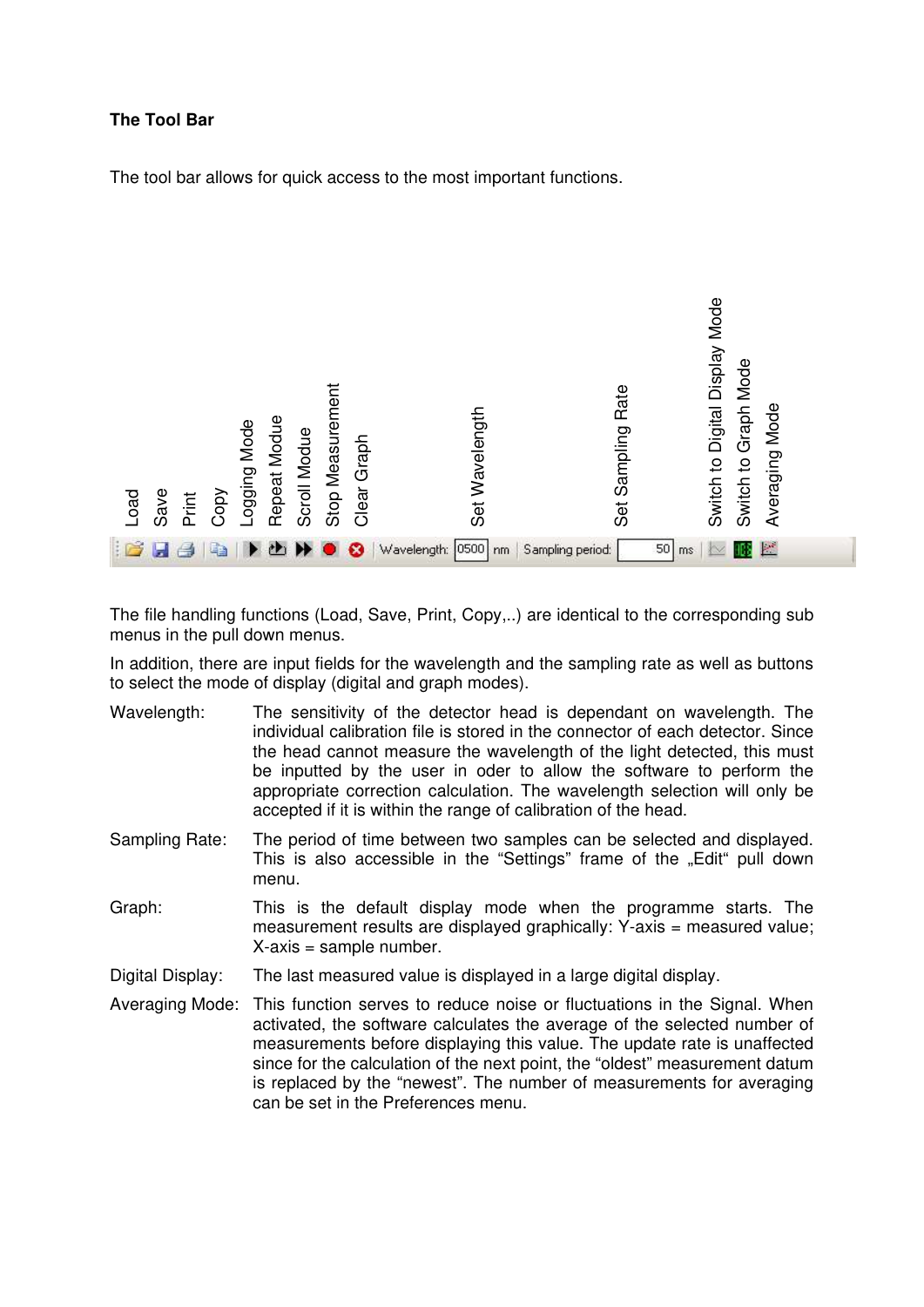#### **The Status Bar**

The most important status information is displayed here.



Connection status: Indicates whether an OPM150 instrument is connected and all relevant connection parameters could be set properly. If a connection error occurs, the fault is indicated here and highlighted with a red virtual indicator lamp.

> The programme will only function if the virtual indicator lamp is green and the status "OPM150 connected" appears. Disconnection will also be recognized and indicated during a running measurement.

Gain: Indicates the presently selected gain – also in autogain mode.

Optical power level: For optimal signal to noise ratio, as with any measurement instrument, the OPM150 should not be used in the extreme lower range of its output. If the unit is used in the extreme upper range of output, clipping may occur. A coloured sliding graph bar is used to warn the user of the present amplifier output level (which is not directly visible in the measurement data).

> The optimum operating range is indicated by a blue bar. If the bar is displayed in red, the gain selection should be changed as appropriate. The autogain mode will always drive the unit in the optimum gain setting.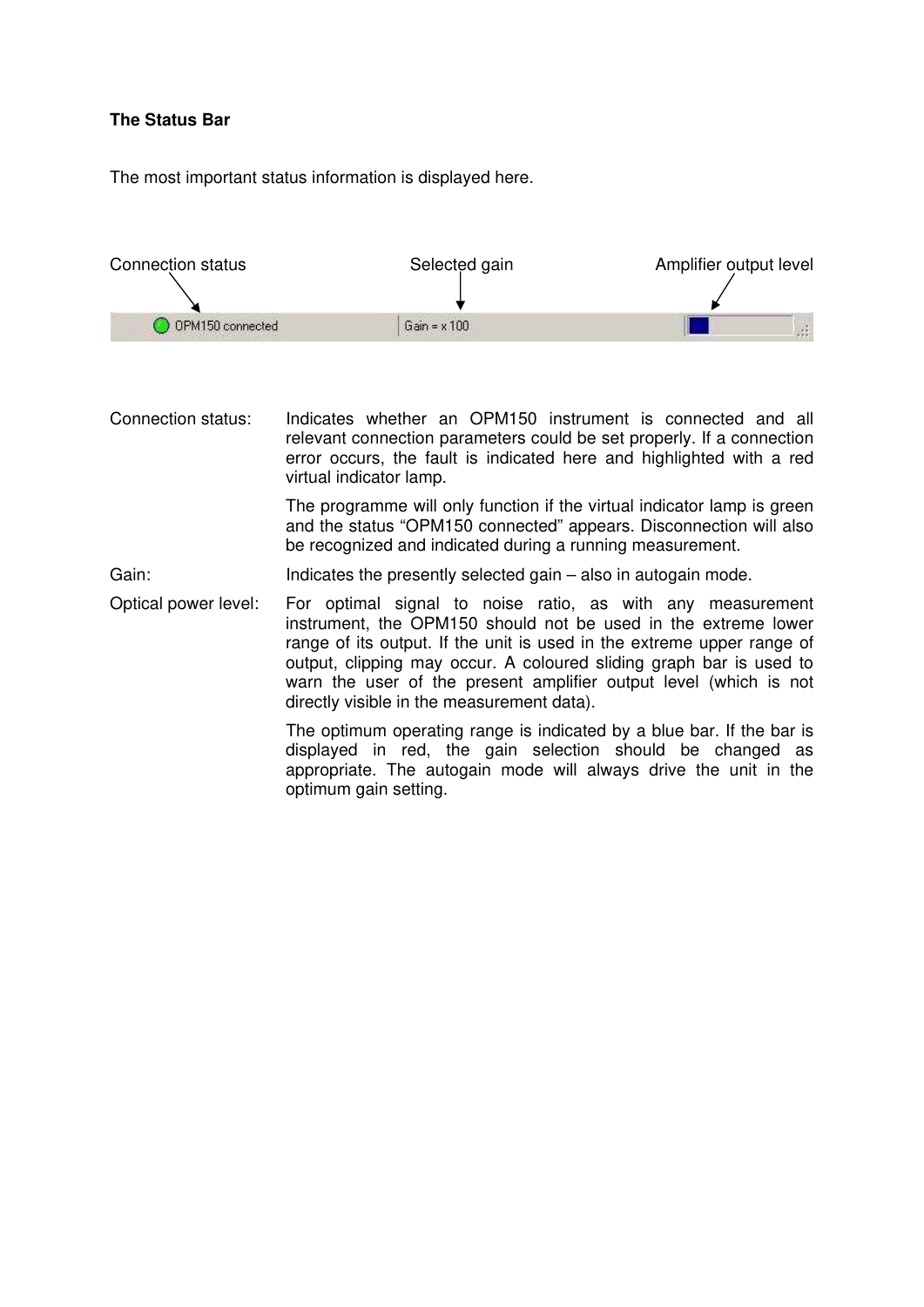#### **DATA FORMATS**

#### **The \*TZA Format**

The software uses three formats for saving and loading data. The programme specific format \*.TZA uses ASCII characters. The file header contains the date, the detector used, the selected wavelength, the active filters and the units of the data values. The measurement samples are separated by semicolons.

The file structure is as follows:

Date and time : <Date and time of measurement> Detector: <Detector type> Wavelength: <Wavelength used> Filter: <Filter used> Unit: <Unit> <Sample 1>;<Sample 2>;<Sample 3>;...

#### **The \*CSV Format**

The \*.CSV format is useful for data export or use with other programmes. These files can be loaded directly into spread sheet programmes such as Excel. The file header is identical to that of the \*.TZA files.

Date and time : <Date and time of measurement> Detector: <Detector type> Wavelength: <Wavelength used> Filter: <Filter used> Unit: <Unit> 0;<Sample 1> 1;< Sample 2> 2;< Sample 3> 3;< Sample 4> ...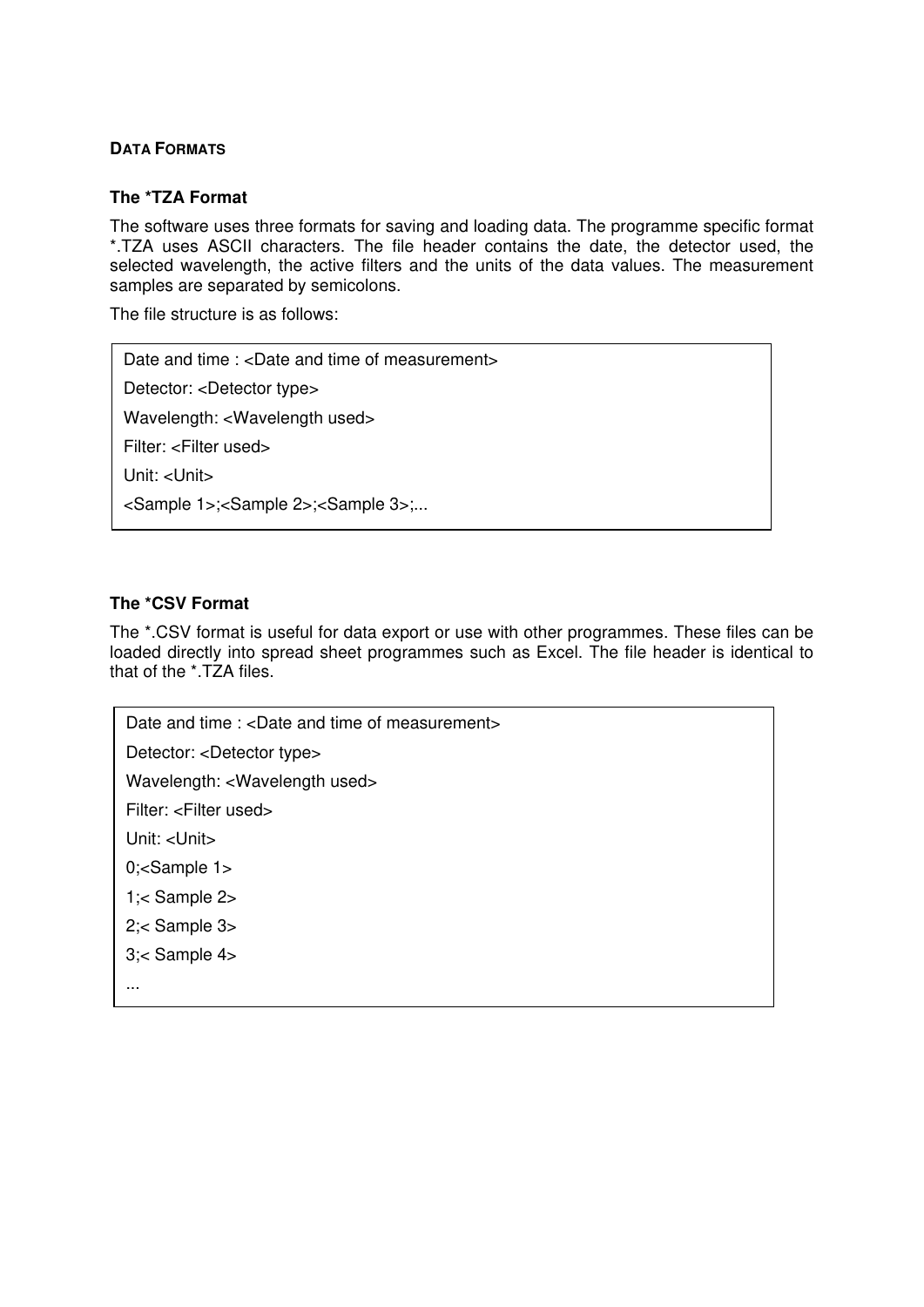#### **The Filter File**

In order for the OPM150 to indicate true input power levels even when a filter is installed, the filter must be calibrated and its file loaded into the programme. The file consists of the end ranges of the wavelengths of calibration as well as the filter transmission values. Furthermore, the name of the filter is included so that the filter can be identified in the pull down menu. This name also appears in the header of measurement data files as discussed above.

<Name of the filter>

<Start wavelength>

<End wavelength>

<Transmission value 1>

<Transmission value 2>

<Transmission value 3>

...

The file must have a transmission value every 10nm and the number of data points must concur with the start and end wavelengths in the header in order for the file to be accepted as valid.

Artifex Engineering provides calibrated mounted filters as accessories (see "Accessories", pg.4).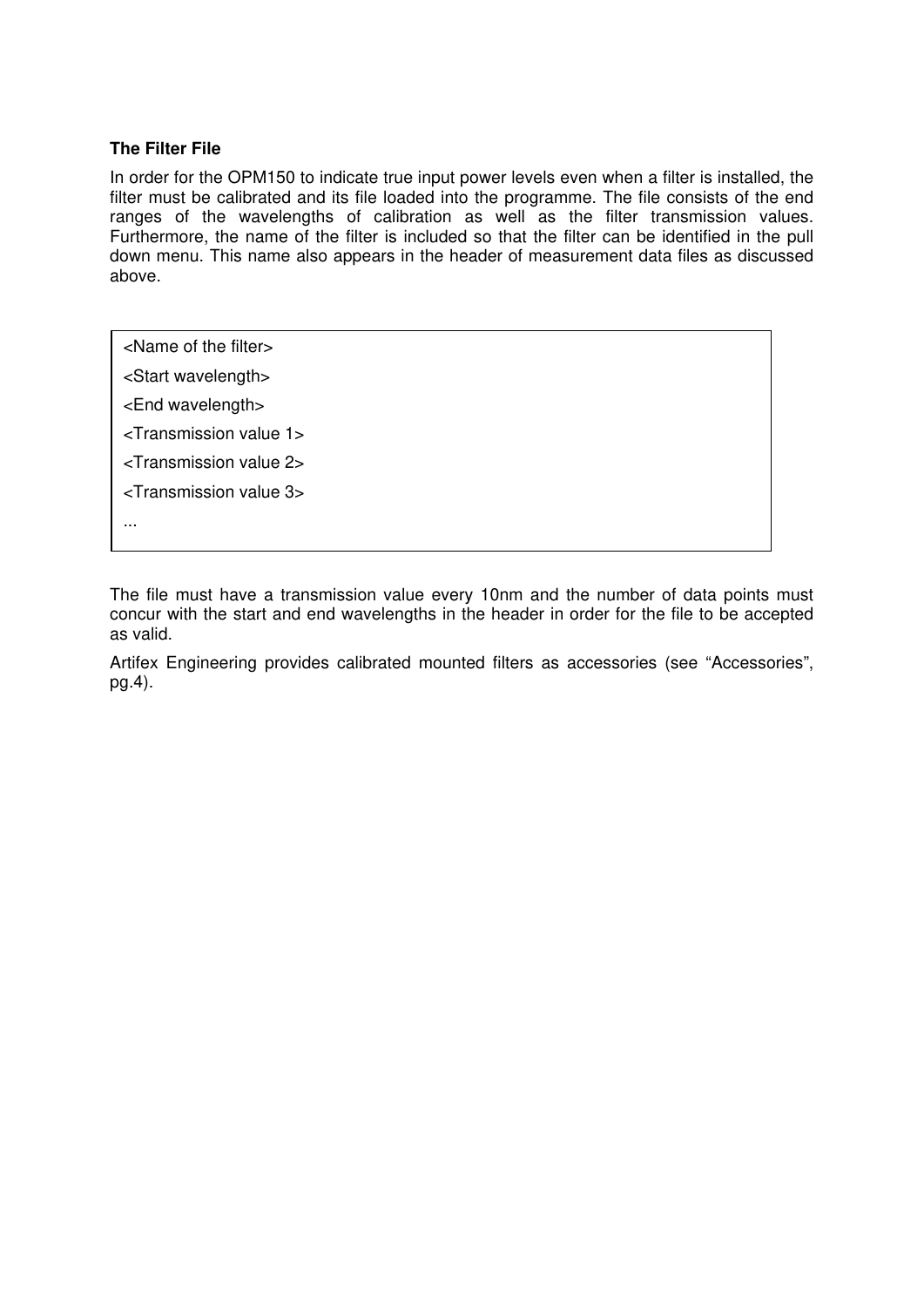#### **PREFERENCES**

In addition to the settings in the tool bar, there are several which will not be required during normal operation and will usually be set once when first setting up the instrument. These settings are found in the pull down menu "Edit" under "Preferences". The following window then appears:

| <b>Preferences</b>                    | $\overline{\mathsf{x}}$ |
|---------------------------------------|-------------------------|
| Y-Axis                                |                         |
| Start at zero                         |                         |
| Graph (x-axis)                        |                         |
| Graph width (Repeat- and scroll mode) | 100                     |
| Sampling rate                         | 50 <sup>°</sup><br>ms   |
| <b>LCD Display</b>                    |                         |
| Sampling rate                         | 500<br>ms               |
| Language                              |                         |
| Language                              | English - EN            |
| Averaging                             |                         |
| Number of samples to average          | $\overline{10}$         |
| 0K                                    | Cancel                  |

| Y-Axis, Start at zero: | When using automatic Y-axis scaling, the lower limit of the Y-<br>axis will lie just under the smalles measurement value.<br>Activating this check box will force the lower limit to be fixed at<br>zero. |
|------------------------|-----------------------------------------------------------------------------------------------------------------------------------------------------------------------------------------------------------|
| Graph width:           | A fixed number of samples are displayed in repeat and scroll<br>mode. This number can be set here.                                                                                                        |
| Sampling rate:         | Sets the period of time between samples. Different sampling<br>rates can be set for the scope and the digital display modes.                                                                              |
| Language:              | Selects the language for the graphical software interface. The<br>appropriate Font must be installed under Windows in order to<br>ensure correct representation.                                          |
| Averaging:             | A button in the toolbar allows activation of the averaging mode.<br>The number of measurements to be averaged is selected here.                                                                           |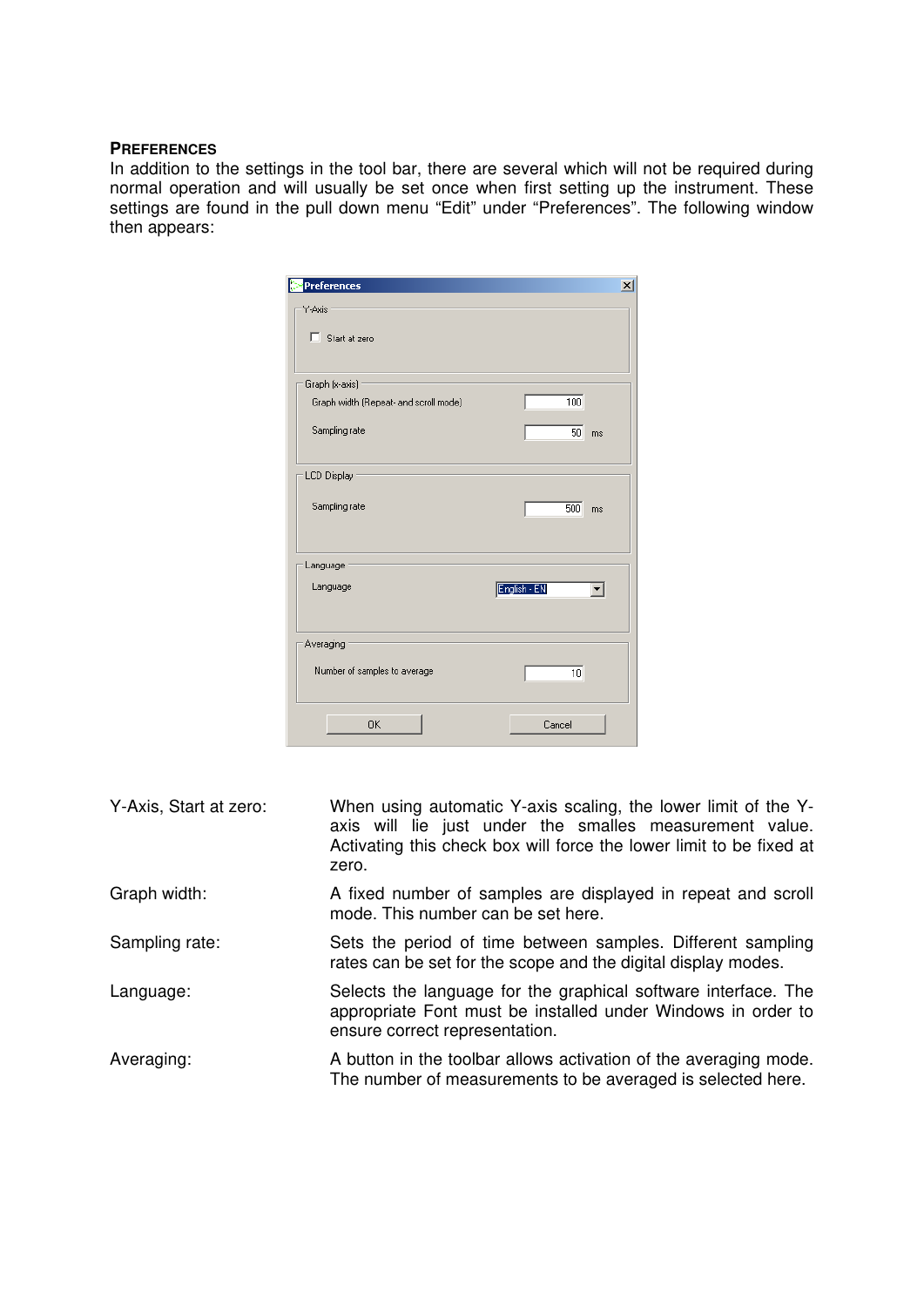#### **THE GRAPH**

The graph mode is the default mode which will appear when starting the programme. The Xaxis represents the sample number of a measurement sequence, the Y-axis the optical power. The units of power automatically adjust to the power level being measured.



A dynamic zoom can be activated by clicking in the graph window and dragging a box to the size of the desired zoom. If the automatic rescaling is activated, the next measurement will rescale the window to its previous representation. Therefore, if the zoom is to be kept active, the automatic rescaling must be deactivated first (context menu) or the measurement stopped.

If the cursor is moved over a given sample in the graph, an information box will appear with the sample values:

Channel 1 is 4,58mW at Point No. 3,0

This option can be activated and deactivated using the context menu.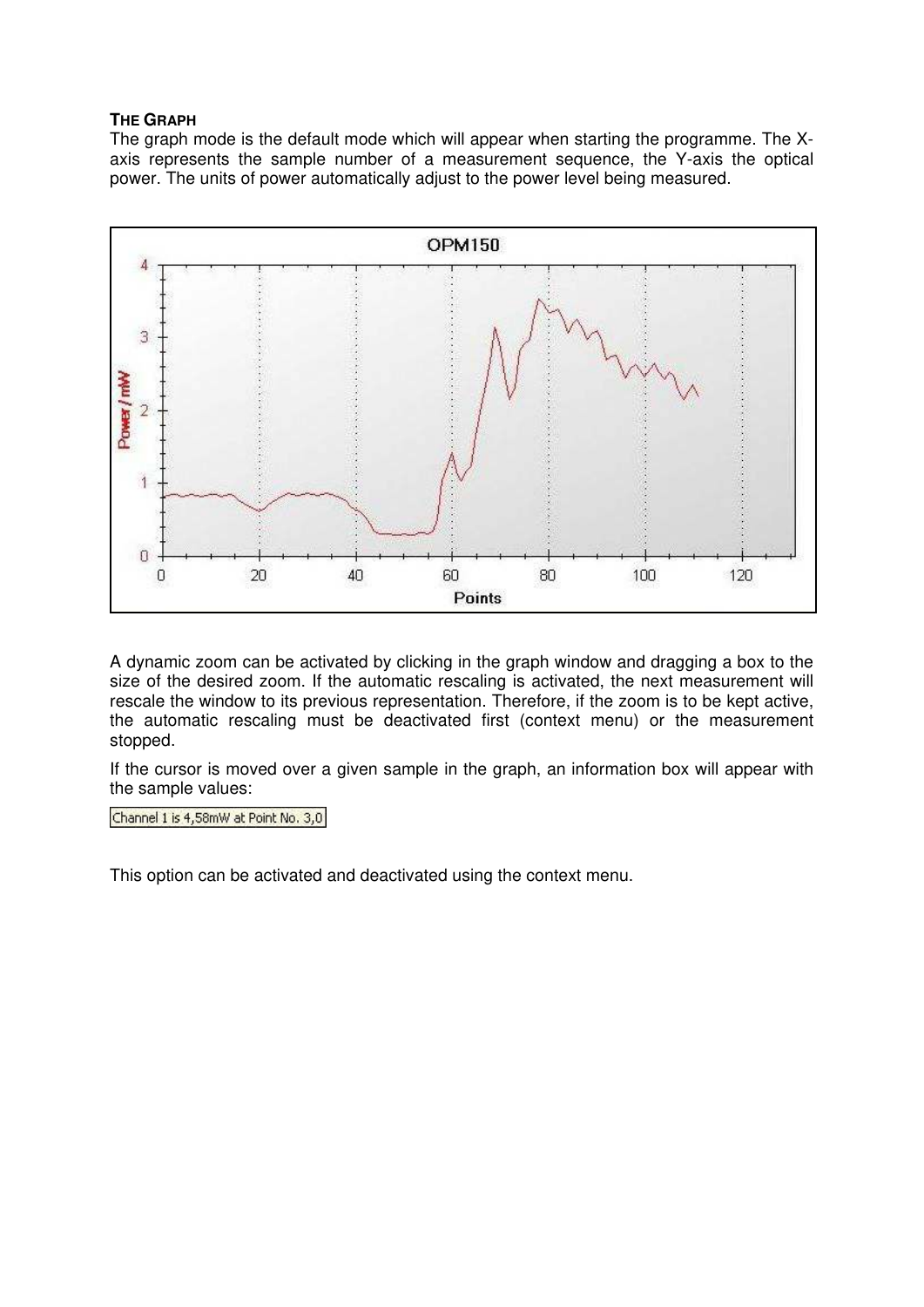#### **THE CONTEXT MENÜ**

The context menu is opened by a right click within the graph frame.



#### Copy **A** picture of the graph is stored to the PC's temporary

Page Setup **Page setup for printing.** Print... Opens the print control window for output to a printer. Save Image As... Saves a picture of the graph to a file. Set Scale to Default Resets the graph axes to their default values. Show Point Values **Activates or deactivates the mouse-over pop-up box with** the sample data information. Undo all Zoom/Pan Resets all zoom and pan settings. Un-zoom Resets the last zoom and pan setting. Y-Axis Autoscale **Activates automatic rescaling of the Y-axis (unless the "Y-**Axis starts at zero" option is activated). Y-Axis manual scale **Opens** an input box in which the upper and lower limits of the Y-axis can be manually fixed. This deactivates the autoscaling. Y-Axis starts at zero **Fixes** the lower limit of the Y-axis to zero. This setting remains active in autoscaling mode, in which case only the

upper limit is automatically rescaled.

documentation purposes.

storage. It may be copied into other programmes for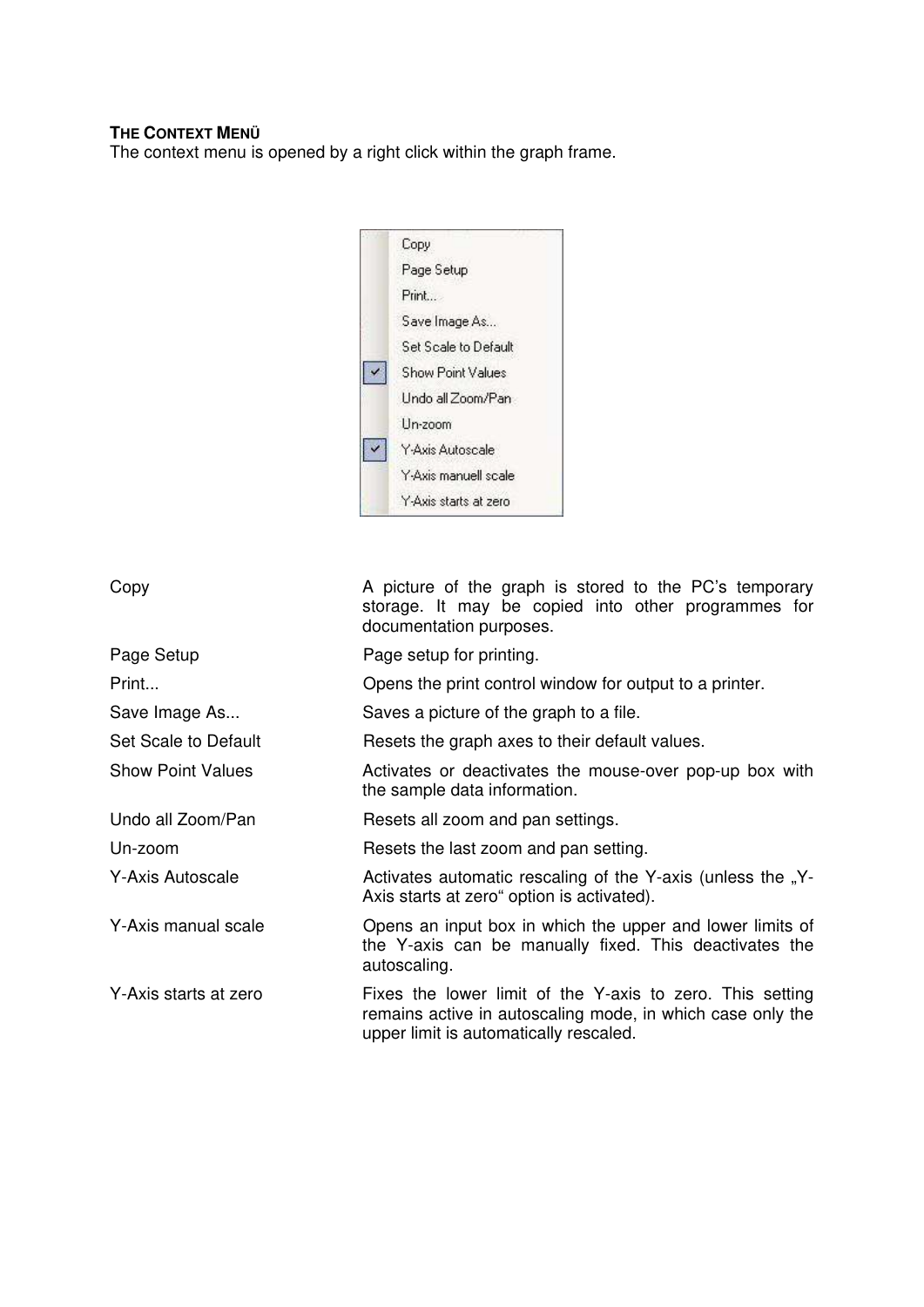#### **THE SDK PACKAGE**

The OPM150 comes with a software development kit (SDK package) in order to ease integration of the instrument into OEM projects. This package includes the source code of the application programme (written in Microsoft VB.net version 2005) as well as a LabVIEW VI example.

The SDK package is found on the storage media delivered with the instrument.

#### **SOURCE CODE OF THE APPLICATION PROGRAMME**

The project file OPM150.sln is stored on the storage media delivered with the instrument. This file contains all of the necessary window files, modules, graph and icon files as well as the necessary compiling settings. This file may be loaded into the software development environment.

| COPM150 - Microsoft Visual Studio<br>$-10 \times$     |                                                                                    |                                                                                                                                                                     |                    |                              |
|-------------------------------------------------------|------------------------------------------------------------------------------------|---------------------------------------------------------------------------------------------------------------------------------------------------------------------|--------------------|------------------------------|
| Datei                                                 | Bearbeiten Ansicht Projekt Erstellen Debuggen Daten Extras Fenster Community Hilfe |                                                                                                                                                                     |                    |                              |
| 型里<br>24 局                                            |                                                                                    | $\bullet \qquad \bullet \qquad \bullet \qquad B \qquad I \qquad \underline{0} \qquad \underline{A} \qquad \underline{A'} \equiv \equiv \equiv \equiv \underline{0}$ |                    |                              |
|                                                       | 5 . 6 . 7 . 7 . 8 . 8 . 8 . 8 . 7 . 8 . 9 . 7 . 8 . 8 . 9 . 8 . 7 . 8 . 8 . 7 . 8  |                                                                                                                                                                     |                    |                              |
| Projektmappen-Explorer<br>$-4 \times$<br>$\mathbf{y}$ | FRM_Main.vb [Entwurf]                                                              |                                                                                                                                                                     | $\bullet$ $\times$ | Eigenschaften<br>$-4 \times$ |
| *Toolbox<br>高 3 3                                     |                                                                                    |                                                                                                                                                                     |                    | bin Ordnereigenschaften      |
| <b>W</b> OPM150<br>My Project                         | OPM150                                                                             |                                                                                                                                                                     | $  D $ $\times$    | 图 2-1回                       |
| E- bin                                                | Acquisition<br>Eile Edit<br>Gain<br>Filter<br>Help                                 |                                                                                                                                                                     |                    | <b>El Sonstiges</b>          |
| Release                                               | <b>BRADIN DD O</b> Wavelength:                                                     | $ms \geq 1$<br>nm Sampling Period                                                                                                                                   |                    | Ordnername bin               |
| E- Bitmaps<br>display.bmp                             | Title                                                                              |                                                                                                                                                                     |                    |                              |
| graph_loeschen.bmp                                    | 1,2                                                                                |                                                                                                                                                                     |                    |                              |
| graph_stop.bmp<br>$\Box$ Icons                        |                                                                                    |                                                                                                                                                                     |                    |                              |
| <b>III</b> Artifex.ico                                | 1,0                                                                                |                                                                                                                                                                     |                    |                              |
| <b>III</b> Graph.ico<br><b>III</b> LedGreen.ico       |                                                                                    |                                                                                                                                                                     |                    |                              |
| LedNone.ico                                           | 0,8                                                                                |                                                                                                                                                                     |                    |                              |
| <b>III</b> LedRed.ico                                 |                                                                                    |                                                                                                                                                                     |                    |                              |
| lift logg_mode.ico<br>repeat_mode.ico                 | $Y$ Axis                                                                           |                                                                                                                                                                     |                    |                              |
| scroll_mode.ico                                       |                                                                                    |                                                                                                                                                                     |                    |                              |
| En Stop.ico<br><sup>Yel</sup> ApplicationEvents.vb    | 0,4                                                                                |                                                                                                                                                                     |                    |                              |
| FRM_About.vb                                          |                                                                                    |                                                                                                                                                                     |                    |                              |
| FRM_Dialog.vb                                         | 0,2                                                                                |                                                                                                                                                                     |                    |                              |
| FRM_Info.vb<br>E FRM_Main.vb                          | 0,0                                                                                |                                                                                                                                                                     |                    |                              |
| FRM_MScale.vb                                         | 0,2<br>0.6<br>0,4<br>0.0                                                           | 0.8<br>1,0                                                                                                                                                          | 1,2                |                              |
| <b>ERM</b> Preferences.vb<br>MOD_Communication.vb     | X Axis                                                                             |                                                                                                                                                                     |                    |                              |
| <sup>Ye1</sup> MOD Language.vb                        |                                                                                    |                                                                                                                                                                     |                    |                              |
| MOD_Timer.vb                                          | O OPM150 not found<br>Gain                                                         |                                                                                                                                                                     |                    |                              |
|                                                       |                                                                                    |                                                                                                                                                                     |                    |                              |
|                                                       |                                                                                    |                                                                                                                                                                     |                    |                              |
|                                                       |                                                                                    |                                                                                                                                                                     |                    |                              |
|                                                       |                                                                                    |                                                                                                                                                                     |                    |                              |
|                                                       |                                                                                    |                                                                                                                                                                     |                    |                              |
|                                                       | StatusStrip1<br>MenuStrip1<br><b>Law ToolStrip1</b>                                |                                                                                                                                                                     | F1 HelpProvider1   |                              |
|                                                       |                                                                                    |                                                                                                                                                                     |                    |                              |
|                                                       |                                                                                    |                                                                                                                                                                     |                    |                              |
|                                                       | Fehlerliste                                                                        |                                                                                                                                                                     | $-4x$              |                              |
|                                                       | 10 Warnungen   (i) 0 Meldungen<br>O Fehler                                         |                                                                                                                                                                     |                    |                              |
| Projektmappen-Explorer Datenquellen                   | Beschreibung                                                                       | Datei<br>Zeile                                                                                                                                                      | Spalte<br>Projekt  |                              |
| Ressourcenansicht<br>$-4x$                            |                                                                                    |                                                                                                                                                                     |                    |                              |
|                                                       |                                                                                    |                                                                                                                                                                     |                    |                              |
|                                                       |                                                                                    |                                                                                                                                                                     |                    |                              |
|                                                       |                                                                                    |                                                                                                                                                                     |                    | <b>Sonstiges</b>             |
|                                                       |                                                                                    |                                                                                                                                                                     |                    |                              |
|                                                       | Fehlerliste Befehlsfenster Bodedefinitionsfenster 2 Aufrufbrowser 3 Ausgabe        |                                                                                                                                                                     |                    |                              |
| Gespeicherte(s) Element(e)                            |                                                                                    |                                                                                                                                                                     |                    |                              |

All enclosed files are shown in the project explorer (lower left window). The folder structure is the same as is found on the storage media delivered with the instrument.

The graph in the main window is generated by embedding the file Graph.dll in the output. For more information, see Hinweis.txt.

1

 $^{\circ}$  "LabVIEW" is a registered trade mark of the National Instruments Corporation.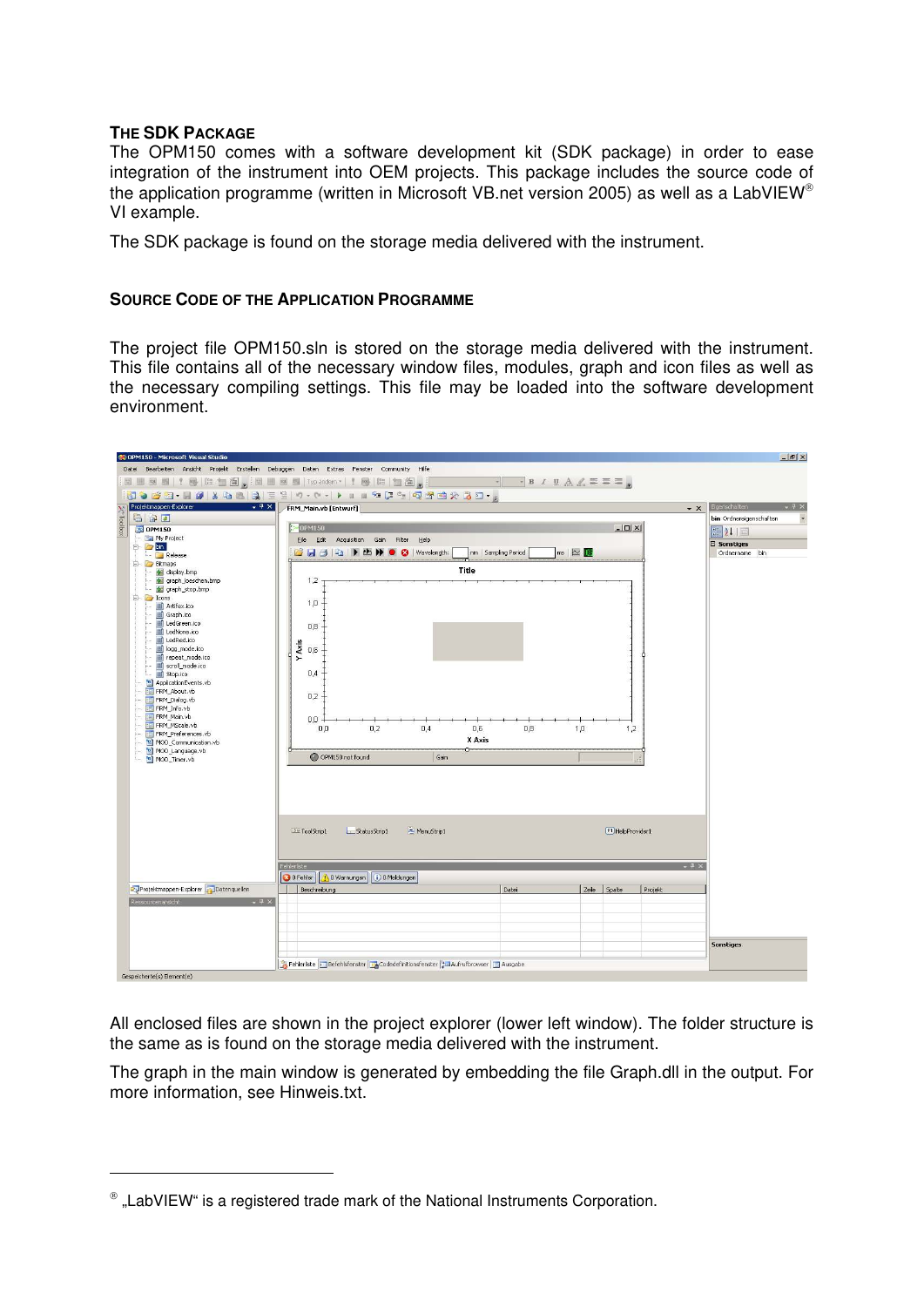The programme comprises 6 windows which contain the source code. There are three further modules responsible for the following features:

|               | MOD Communication: This module governs the communication with the OPM150 via the<br>driver libraries. The data are preprocessed before sending and after<br>receiving. For efficient use of the PC's resources, the send and<br>receive routines are contained in their own thread. |
|---------------|-------------------------------------------------------------------------------------------------------------------------------------------------------------------------------------------------------------------------------------------------------------------------------------|
| MOD Language: | Governs the language settings. The vocabulary is stored in strings<br>which are called as required.                                                                                                                                                                                 |
|               |                                                                                                                                                                                                                                                                                     |

Mod\_Timer: This module is responsible for the software triggering of the instrument. The PC timer is used for accurate sampling rate control.

Further details are contained in the comments in the source code.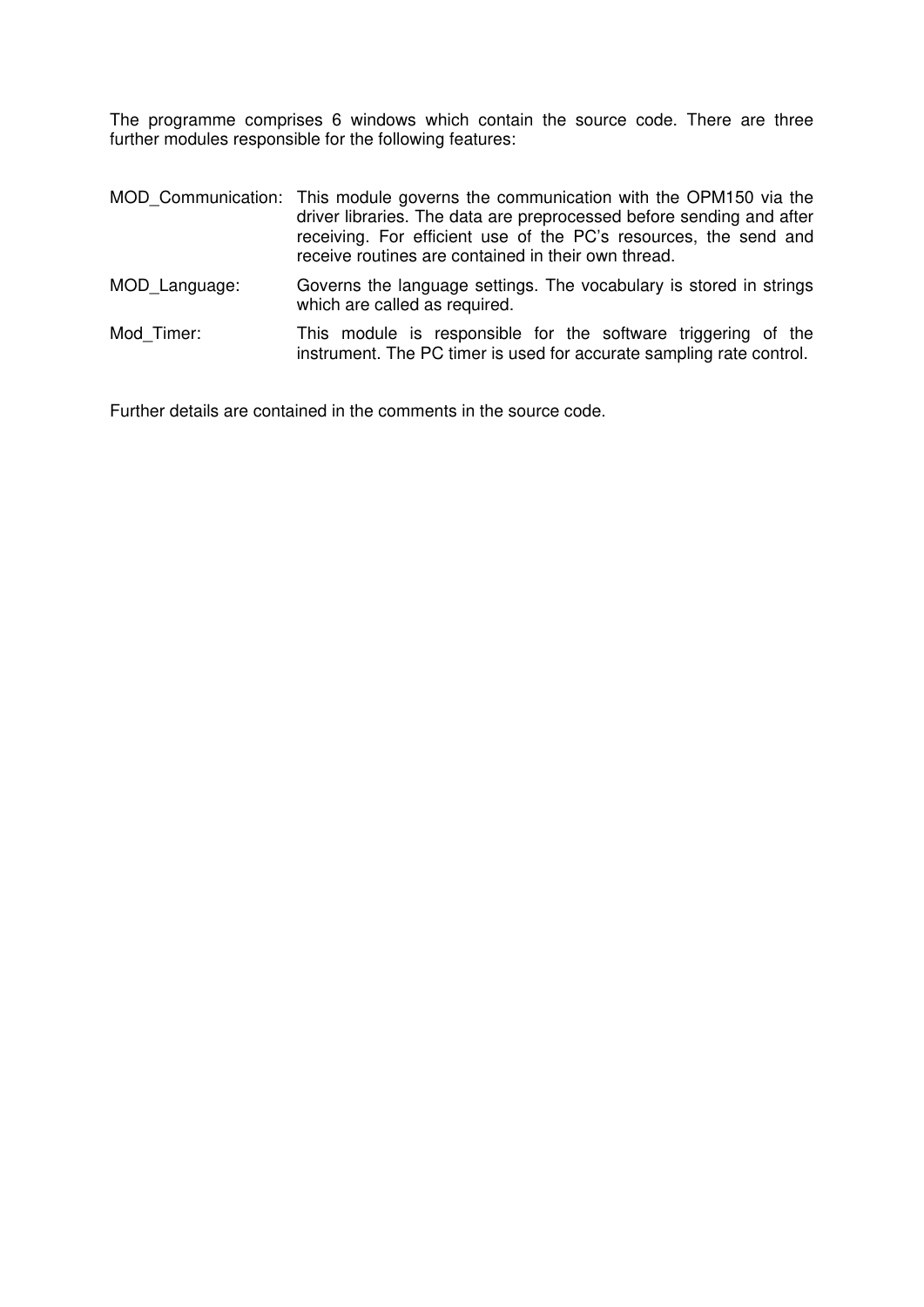#### **DEMO PROGRAMM IN LABVIEW**

A LabVIEW demonstration VI is supplied with the instrument to ease integration into LabVIEW environments. The programme is found in the folder \SDK\Labview. All relevant sub-VIs are in the subfolder libraries.

Please note that this is a demonstration programme only and is not intended to replace the fully functional main application software. The VI is capable of measuring, setting gain, wavelength correction and display of error messages. Instrument information can also be read out and displayed.



The programme diagramme contains a loop for receiving and calculating data as well as a loop for sending commands.

Both loops are executed until the "Stop" button is pressed. If the programme is stopped via the pull down menu or the tool bar, then the USB port will not be freed for other applications. In this case, the USB cable must be removed from the PC (or the OPM150) and then reconnected.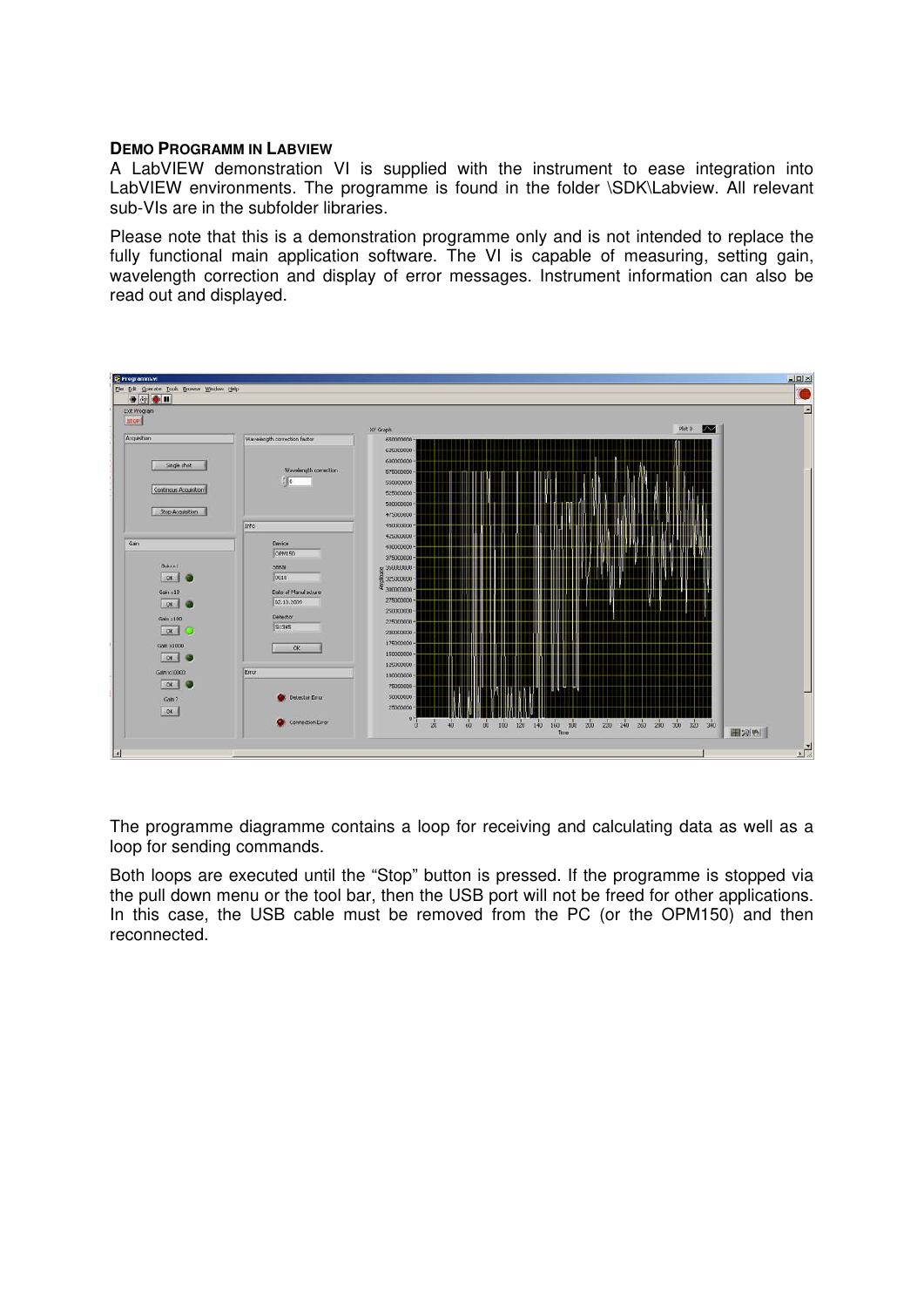#### **COMMUNICATION WITH THE OPM150**

In order to communicate with the OPM150, the driver can be integrated directly into an existing project. Two examples have been given in the description of the SDK package.

A simpler method is by designating a COM-port. The driver can generate a virtual port n the control panel. One disadvantage of this method is the fact that the PC will designate a port number according to the free ports available. Then the user must use this port number in the programme code, otherwise communication will not be possible.

In any case, the communication parameters must be known. For the OPM150 these are:

| Baud rate:    | $115200$ Bits/s |
|---------------|-----------------|
| Data bits:    | 8               |
| Stop bits:    | 1               |
| Parity:       | none            |
| Flow control: | none            |

The communication uses ASCII-characters.

As an example, communication via the programme "Hyperterminal" can be realized. This programme is found under:

Start > Programs > Accessories > Communikation > Hyper Terminal

Active VCP is necessary for this communication (see "Activating the VCP – Option", pg.11).

When prompted, enter a name for the connection (any name will do) and select the proper port number.

| <b>Connect To</b>            |                                                           |        |
|------------------------------|-----------------------------------------------------------|--------|
| bynyn                        |                                                           |        |
|                              | Enter details for the phone number that you want to dial: |        |
| Country/region: Germany (49) |                                                           |        |
| Area code:                   | 04921                                                     |        |
| Phone number:                |                                                           |        |
| Connect using: COM3          |                                                           |        |
|                              |                                                           |        |
|                              | <b>OK</b>                                                 | Cancel |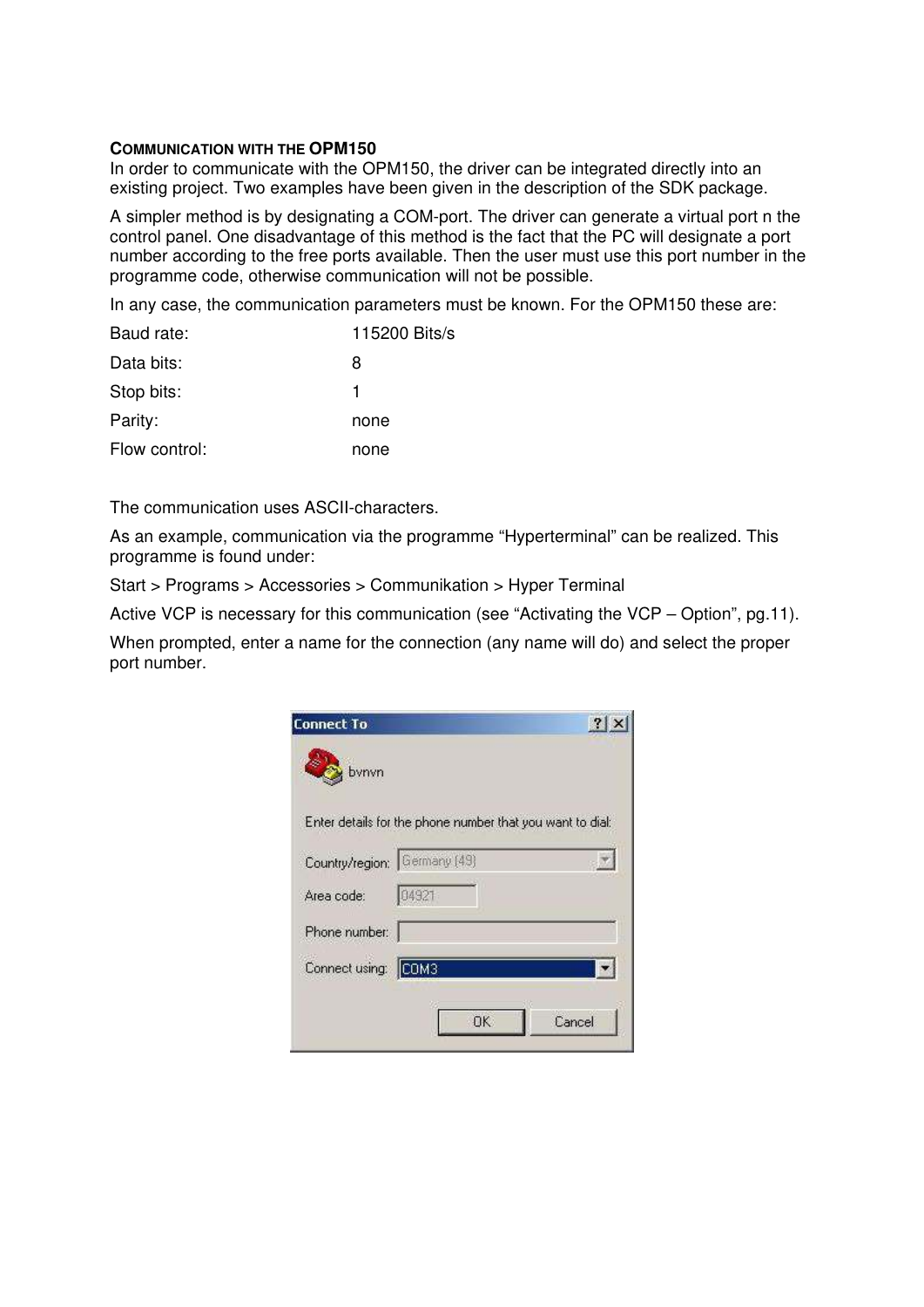The communication parameters must now be entered in the following window.

| Bits per second: 115200 |              |  |
|-------------------------|--------------|--|
| Data bits: 8            |              |  |
|                         | Parity: None |  |
| Stop bits: 1            |              |  |
| Flow control: None      |              |  |

Confirm the changes by clicking "OK".

There will now be an indication in the main frame that the communication is active. This can be tested by typing \$I ("dollar" and capital "i", this is the code to request information about the instrument). The OPM150 will respond with a message similar to the following:

OPM150 Serial: 0001 Date of Manufacturing: 02.10.2009 Detector: S10001 190nm - 950nm

The commands "\$E" (single measurement sample) and "\$P" (continuous measurement at 1.5 kS/s) generate measurement data. The output is in the form I10uA . These values represent the current measured by the detector head. In order to convert to optical power, the detector calibration value for a given wavelength can be requested using "Lxxxx" whereby xxxx is the wavelength required. For example, the command L0350 will call the calibration value for 350nm. The instrument response (KFx.xxx) is the calibration value in A/W.

Furthermore, the serial number of the head indicates if the head is an integrating sphere and which multiplier must be used in that case. Integrating spheres are denoted with "U", "V", "W" or "X". The next number indicates the power multiplier as 10^x. For example, a detector with serial number U50001 has a power multiplier of 10^5=100 000.

For example, from the response KF0.654 with a measured value of 10µA and serial number U50001, the optical power can be calculated as follows:

Optical power: 10<sup>5</sup> 
$$
\cdot \frac{10 \mu A}{0.654 \frac{A}{W}} = 1.53 W
$$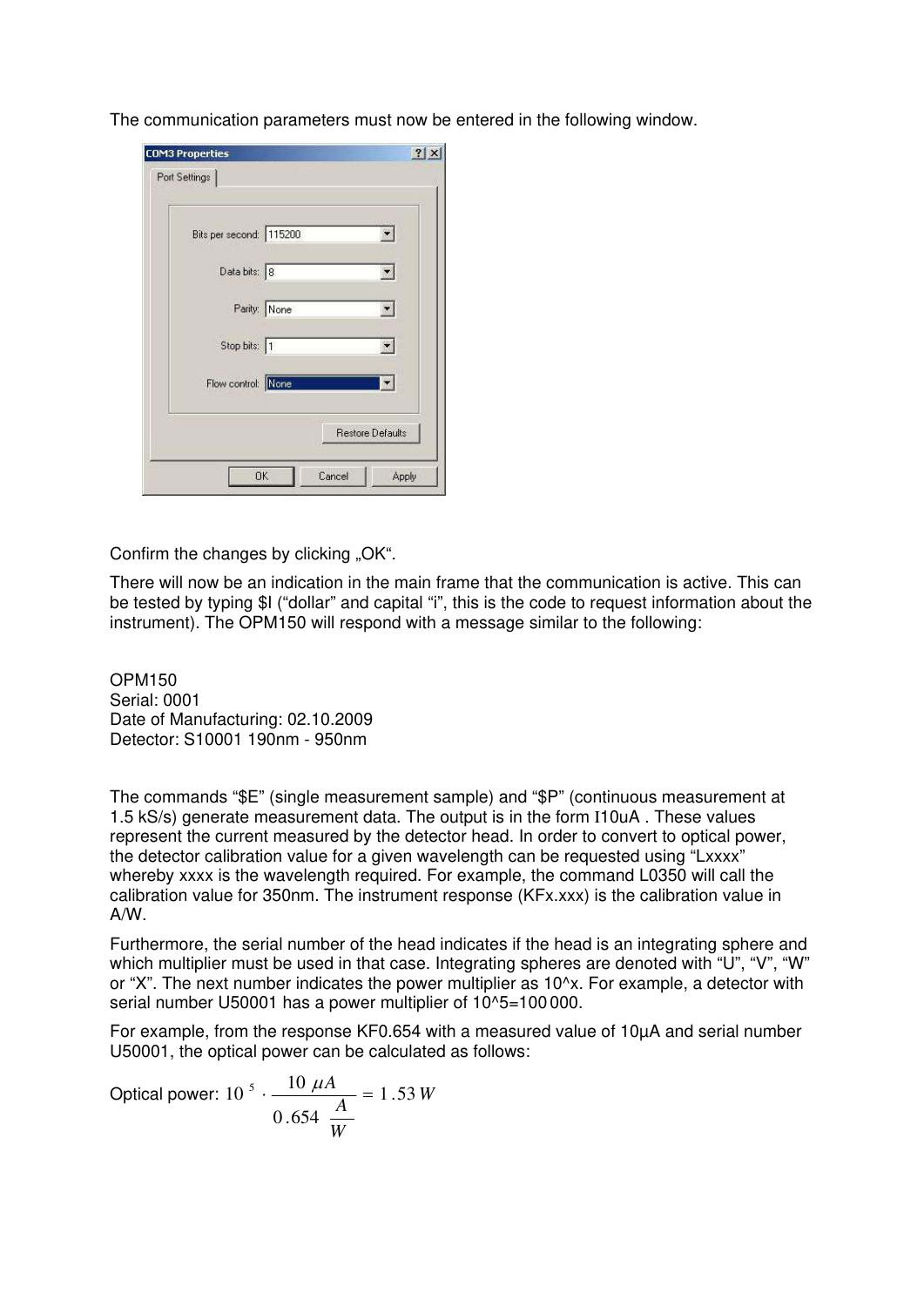The following commands are available:

### **Data output**

- \$P : Polling mode. The measurement takes place continuously at approximately 1.5 kS/s. Sending "\$" ends the measuremet.
- \$E : Single measurement mode. One single data sample is measured.

### Response:

I<value><units in nA/uA> e.g. I3uA means a current of 3µA.

### **Info**

\$I : Information about the system, serial number and date of manufacture.

Response: <Instrument> e.g. OPM150 Serial: <serial number.> Date of Manufacturing: <date of manufacture> Detector: <detector type, serial number. and wavelength range> e.g. S10001 190nm – 950nm In the case of "U", "V", "W", "X": the detector is an integrating sphere. The next number is the power multiplier in the form  $10^x$  (see page 30).

### **Gain**

V1 : gain x1 V2 : gain x10 V3 : gain x 100 V4 : gain x 1000 V5 : gain x 10000

Response: V<gain> OK

V? : request present gain status

Response: V<gain> e.g. V1

### **Wavelength dependant calibration value**

 $LXXX = Wavelength$  in nm

Response:  $KF:$  < calibration values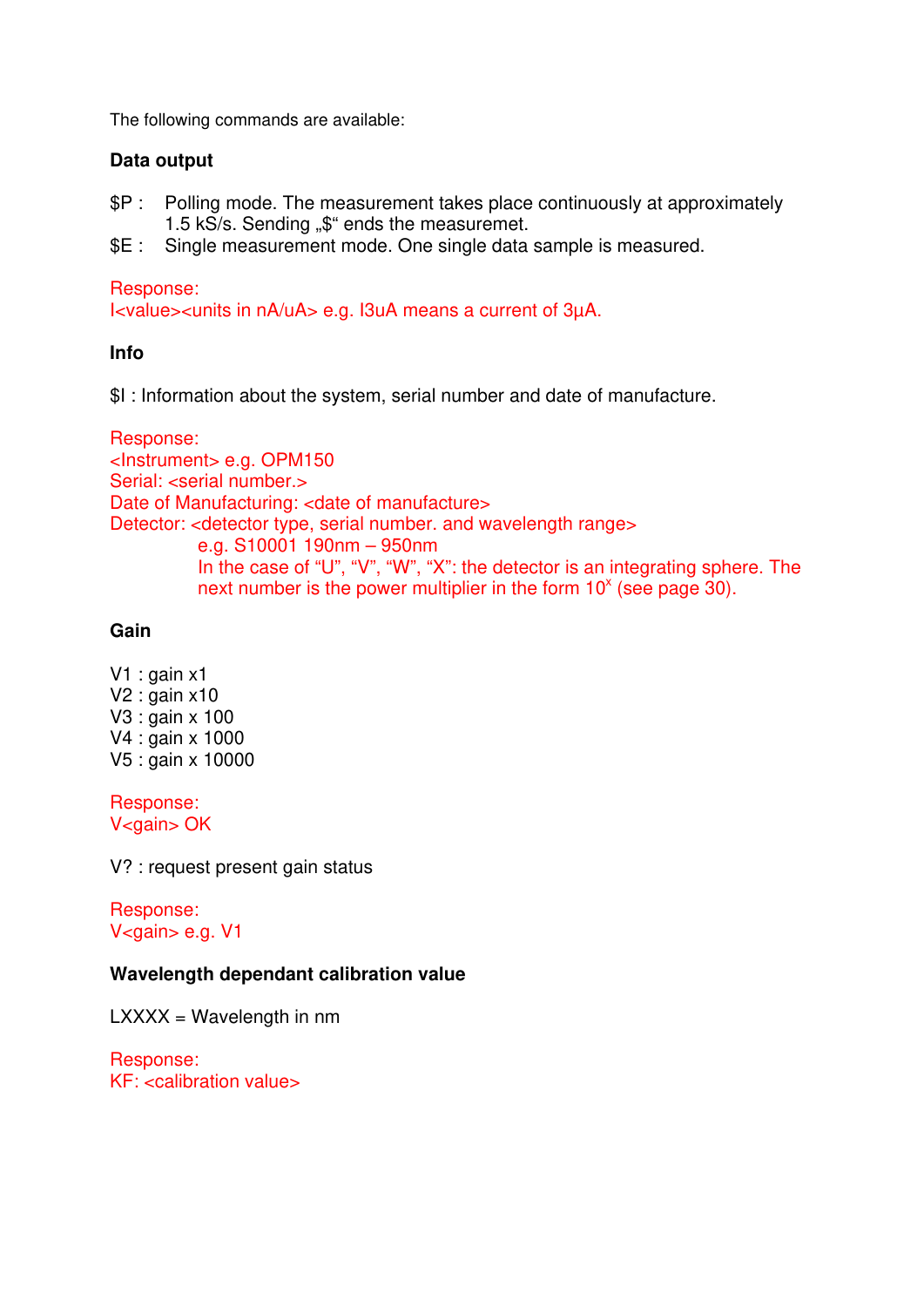#### Messages

- DET ERR Defective or missing optical head.
- DET OK A valid optical head was detected.
- PWR ERR The USB port cannot provide enough current to supply the OPM150. Please do not use passive or non-powered USB hubs.
- PWR OK The power supply was reinstated.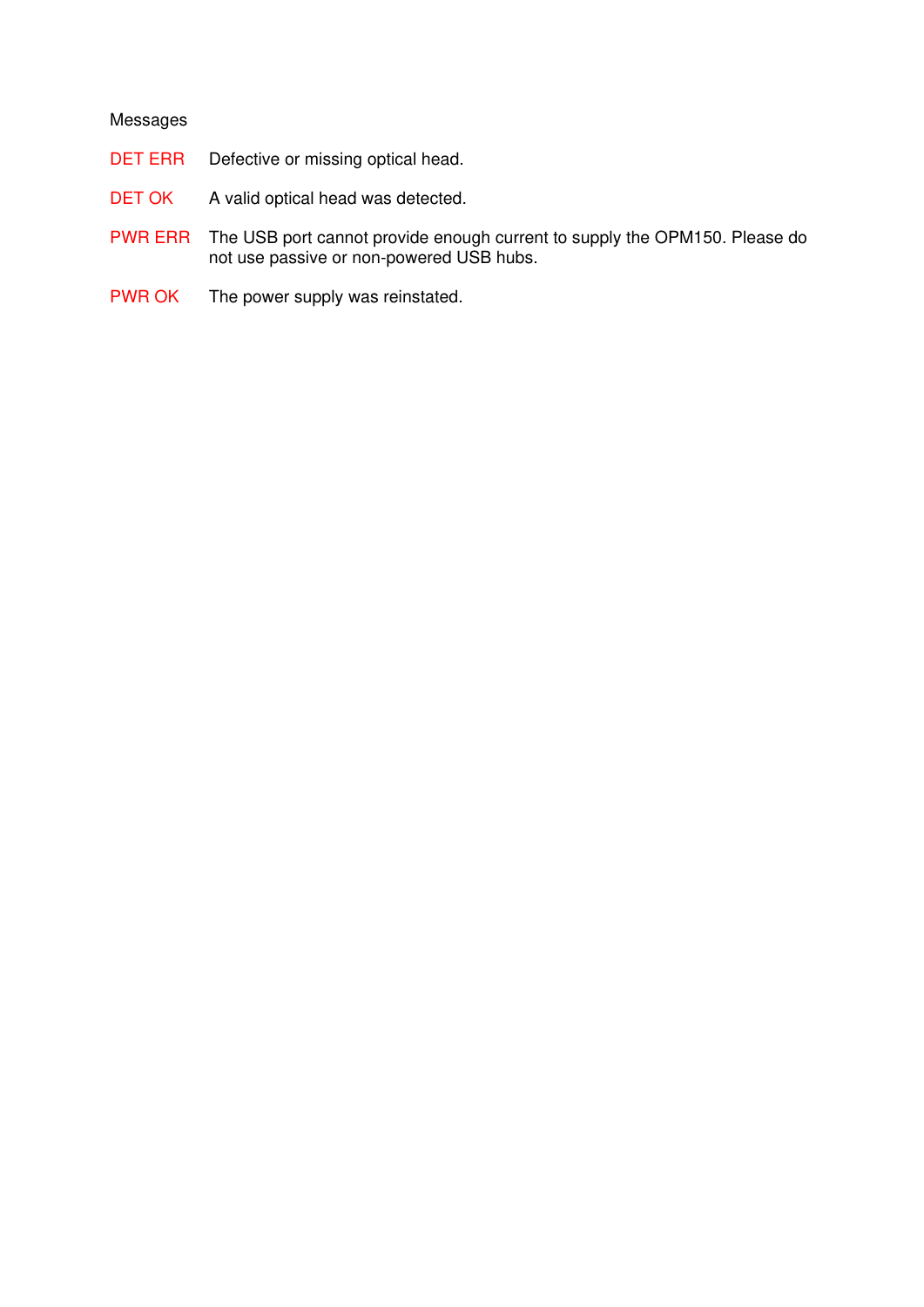#### **DAMAGE**

The unit may be damaged by exceeding the maximum average input power. Please read "Absolute Maximum Values" for these maximum values before working with the instrument.

#### **TROUBLESHOOTING**

In the event that a measurement is not successful, the following possibilities should be analysed:

| Symptom                                                  | Possible Errors                                            | Correction                                                                    |
|----------------------------------------------------------|------------------------------------------------------------|-------------------------------------------------------------------------------|
| No output                                                | System is not<br>$\bullet$<br>connected to the USB<br>port | Connect the unit to the USB port<br>$\bullet$                                 |
| No output                                                | Input power too low<br>$\bullet$                           | Increase input power<br>$\bullet$                                             |
|                                                          | Input or output<br>$\bullet$<br>connection not correct     | Ensure that the connectors are inserted<br>$\bullet$<br>correctly and locked. |
| Output at full scale,<br>independant of input<br>current | • Input power too high                                     | Reduce input power.<br>$\bullet$                                              |

In the unlikely event that you are not able to obtain a measurement in spite of these troubleshooting measures, please contact us. We will be pleased to help you solve your problem.